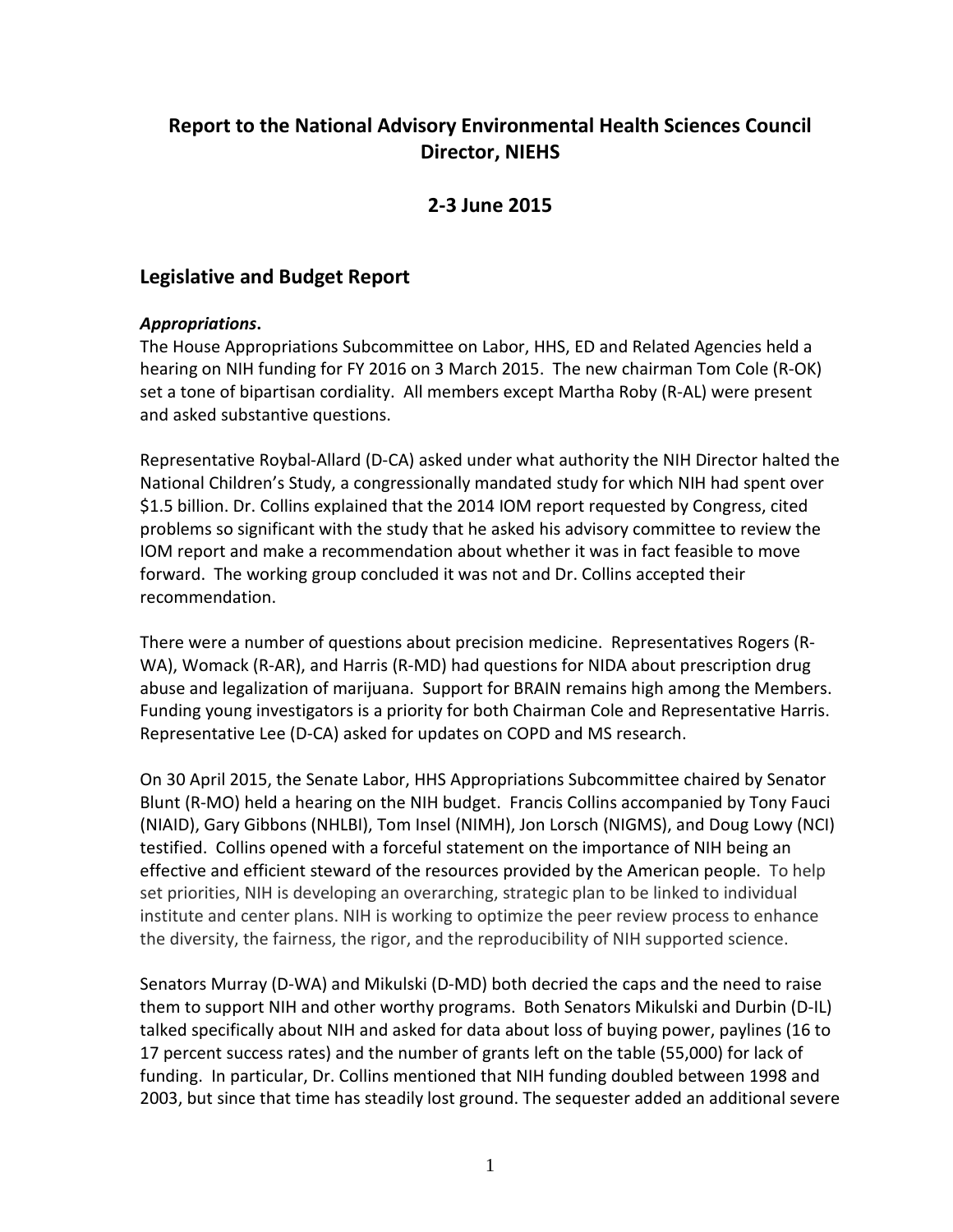blow, taking \$1.5 billion away in the middle of the fiscal year from which it has not really fully recovered. The billion dollars in the president's budget would go a long way towards putting us back on a stable upward trajectory. NIH is down more than \$10 billion over where it would be if it had stayed on the trajectory set in the 1970s. Senator Blunt opened with a strong statement in support of the Precision Medicine Initiative, and asked Dr. Collins for more information about it and the proposed cohort. He noted his support for an overall NIH strategic plan. Senator Moran also asked for detail on the strategic plan. Dr. Collins responded that NIH takes very seriously the importance of enhancing our current focus on stewardship to be sure that we are paying absolutely close attention to how every dollar is spent. NIH will develop an overarching NIH strategic plan covering all 27 institutes and centers.

The NIH AIDS portfolio received considerable attention. Dr. Collins mentioned at the outset that NIH is going to look closely at the portfolio of HIV/AIDS research. NIH has an active grant-by-grant review going on right now of the HIV/AIDS portfolio to see how that matches with the priorities that are most appropriate at the present time. Senators Cassidy (R-LA) and Langford (R-OK) took issue with the amount of funding spent on AIDS versus other diseases. Senator Cassidy said the NIH is spending about \$191,000 per HIV death and only \$6,700 per Alzheimer's death. Ten percent of NIH's budget is spent on HIV/AIDS, and only 1.9 percent on Alzheimer's, and Senator Cassidy called this "out of whack" in terms of disease burden.

There were questions about administrative obstacles, such as, travel to conferences that might be addressed by the Senate Health, Education, Labor, and Pensions Committee. Other topics of interest included chronic pain and opioid use, the cost of mental disorders, telehealth, early stage investigators, multiple sclerosis, the IDeA program, and the importance of electronic medical records, particularly for Precision Medicine.

#### *Budget Resolution*

The House and Senate have passed a budget resolution for FY 2016. Although it lacks the force of law, it sets the parameters for the 302(b) allocations, the amount of funding each Appropriations Subcommittee receives for the agency programs under its jurisdiction. A summary from the Congressional Quarterly follows:

The agreement calls for a balanced budget by FY 2024, entirely by reducing spending \$5.3 trillion over the next 10 years — including by repealing the 2010 health care law, reducing spending on Medicare and Medicaid and changing programs such as food stamps. It proposes \$4.2 trillion in reductions to mandatory programs over 10 years, calls for a deficitneutral overhaul of the tax code that lowers rates, and assumes \$124 billion in additional savings through "dynamic scoring." It includes instructions to House and Senate committees with oversight over the health care law to trigger the budget reconciliation process to try to repeal that law.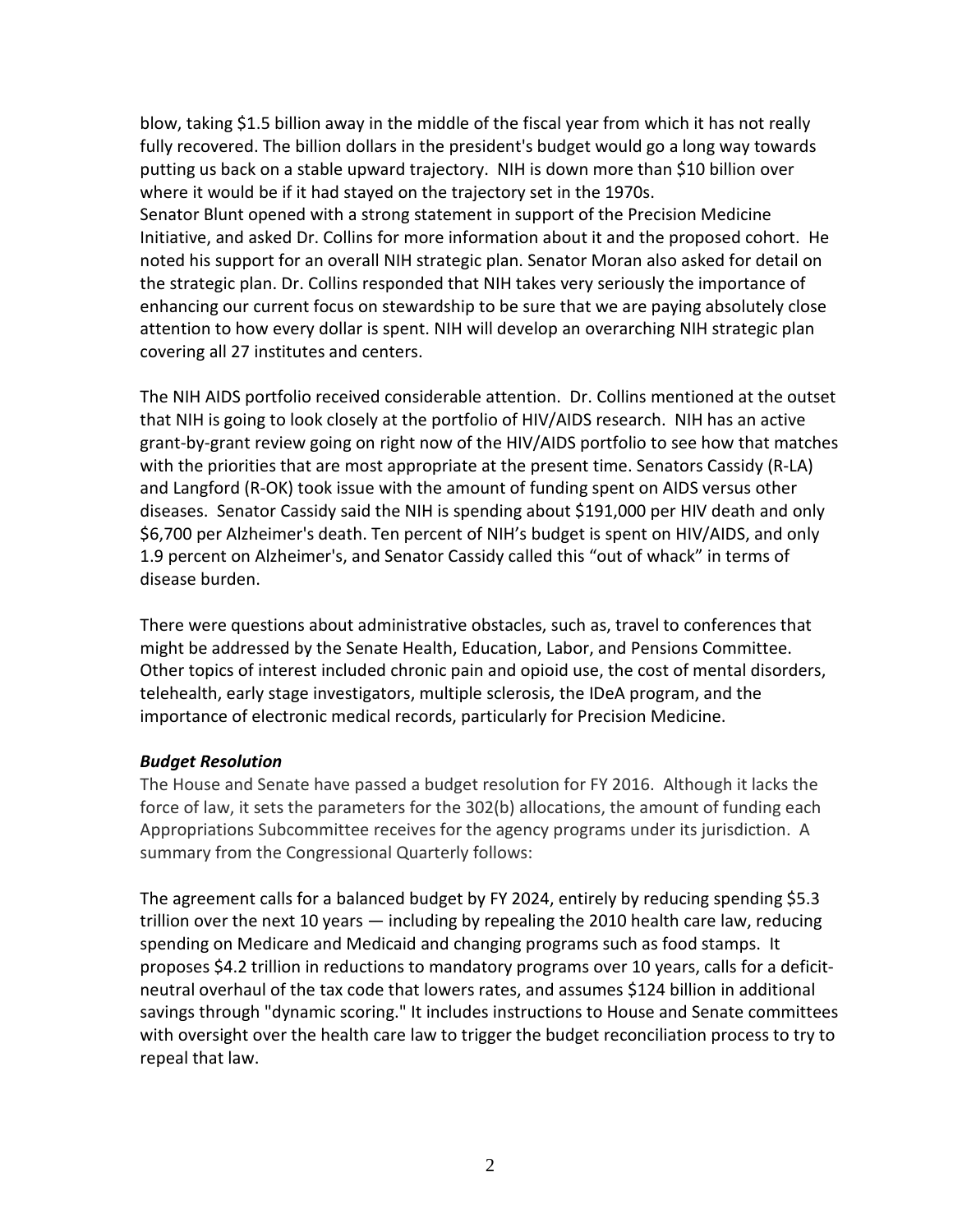The measure's FY 2016 discretionary spending adheres to the sequester-reduced defense and non-defense caps set by the Budget Control Act but also includes more funds for defense for FY 2016 through the uncapped DoD Overseas Contingency Operations account and proposes to add extra funds to that account through FY 2021. It assumes an extra \$245 billion for defense over 10 years while cutting non-defense spending below sequesterreduced levels by \$496 billion.

Democrats oppose the budget because of its cuts to domestic spending, its repeal of the health care overhaul, and its tax cuts that they say would benefit the wealthy, and they have threatened to vote against any associated appropriations bills that conform to the budget's caps.

### *NIH Funding*

A number of members of Congress from across the political spectrum have made very strong statements supporting increased funding for NIH. They include Barbara Mikulski (D-MD), Ben Cardin (D-MD), Kevin Yoder (R-KS), and John McCain (R-AZ). Mikulski hopes to get support from defense hawks who are determined to raise the defense budget above the current cap. Eric Canter, former Majority Leader of the House enthusiastically endorsed increased funding for NIH in a recent statement.

Representative Eshoo (D-CA) has introduced a companion to Senator Durbin's bill that would authorize additional funding at a rate of GDP-indexed inflation plus five percent annually for NIH, CDC, the DoD Health Program, and the VA Medical & Prosthetics Research Program.

## *Briefings*

Again this year, Senate Appropriations staff that handles NIH asked to meet for 25 minutes with all the IC directors who did not accompany Francis Collins to the hearing on the NIH budget. Since Dr. Birnbaum could not travel to Bethesda on those days, she met with Laura Friedel, Majority Clerk, and Alex Keenan, Minority Clerk, on 1 April 2015 on Capitol Hill to provide an overview of NIEHS research and accomplishments. The meeting lasted more than an hour. Friedel asked about NIEHS support for research on Alzheimer's and Parkinson's.

On 23 April 2015, Dr. Birnbaum briefed Senate Interior, Environment Appropriations staff Melissa Zimmerman (Minority) and Chris Tomassi (Majority) on the NIEHS Superfund Programs. Both staff members are new to the Subcommittee that has a new chairman, Lisa Murkowski (R-AK) and Ranking Member Tom Udall (D-NM). Both seemed supportive of our work and interested in NIEHS activities involving Native Americans.

On May 14, Dr. Birnbaum and Dr. John Balbus briefed the NIH I/C directors on NIH leadership on federal activities related to climate change and human health. In particular, they conveyed information on the new Climate and Health Data Challenge Series, in which NIEHS will be sponsoring and health challenge later in 2015. [For more information, see this item under *NIEHS Highlights: Data and Technology*].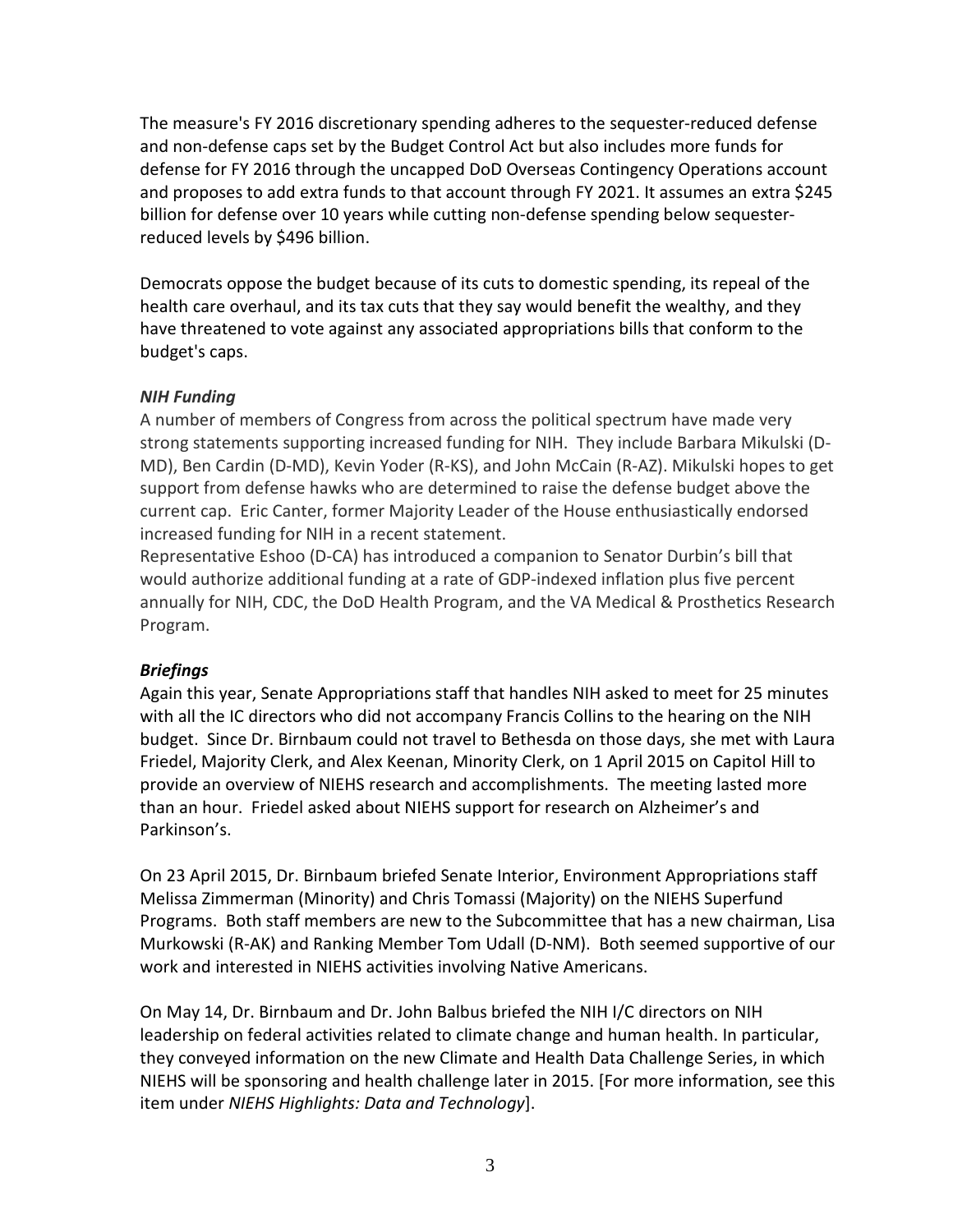### *Hearings*

On 18 March 2015, the Senate Environment & Public Works Committee chaired by James Inhofe (R-OK) held a hearing on S 697, the Lautenberg Chemical Safety for the  $21<sup>st</sup>$  Century Act. Jim Jones (EPA) answered a multitude of questions calmly and intelligently without providing a position on any of the bill's major provisions. Inhofe asked other witnesses if they supported the bill. Their responses:

- Richard Dennison (EDF): "Senator, I personally and EDF support this legislation as a solid compromise."
- Edward McCabe (March of Dimes): "The March of Dimes has not endorsed this legislation, but we support the beginning of a dialogue. We think it's time, it's 40 years. I was a resident 40 years ago, and those in the room can see that was a long time ago. Our vulnerable women, children and infants deserve this. So we support the law, we think it's an important place to start, but there's a long way to go."
- Lynn Goldman (GWU): "Yes, I think as you heard from my testimony, that I do support this legislation, at the same time recognizing that there are avenues that could be taken to make it stronger."
- Brian Frosh (Maryland Attorney General): "I do not support it with the preemption provisions."
- Ken Cook (EWG): "Yes, Mr. Chairman, I come from the environmental wing of the environmental movement, and I do not support this legislation personally. EWG does not, and I can't name any other major national environmental groups that do."

On 19 April 2015, the House Energy and Commerce Subcommittee on Environment and the Economy chaired by John Shimkus (R-IL) with Ranking Member Frank Pallone (D-NJ) held a hearing on a draft bill to amend TSCA. Witnesses included Jim Jones (EPA), Michael Walls (AAC), Beth Bosley (Society of Chemical Manufacturers and Affiliates), Jennifer Thomas (Alliance of Automobile Manufacturers), and Andy Igrejas (Safer Chemicals, Healthy Families).

On 28 April 2015, the Senate Health, Education, Labor, and Pensions (HELP) Subcommittee chaired by Lamar Alexander (R-TN) with Ranking Member Patti Murray (D-WA) held a hearing on biomedical innovation. Roderic Pettigrew (NIBIB), Chris Austin (NCATS), Janet Woodcock FDA Center for Drug Evaluation & Research), and Jeff Shuren (FDA Center for Devices & Radiological Health) testified.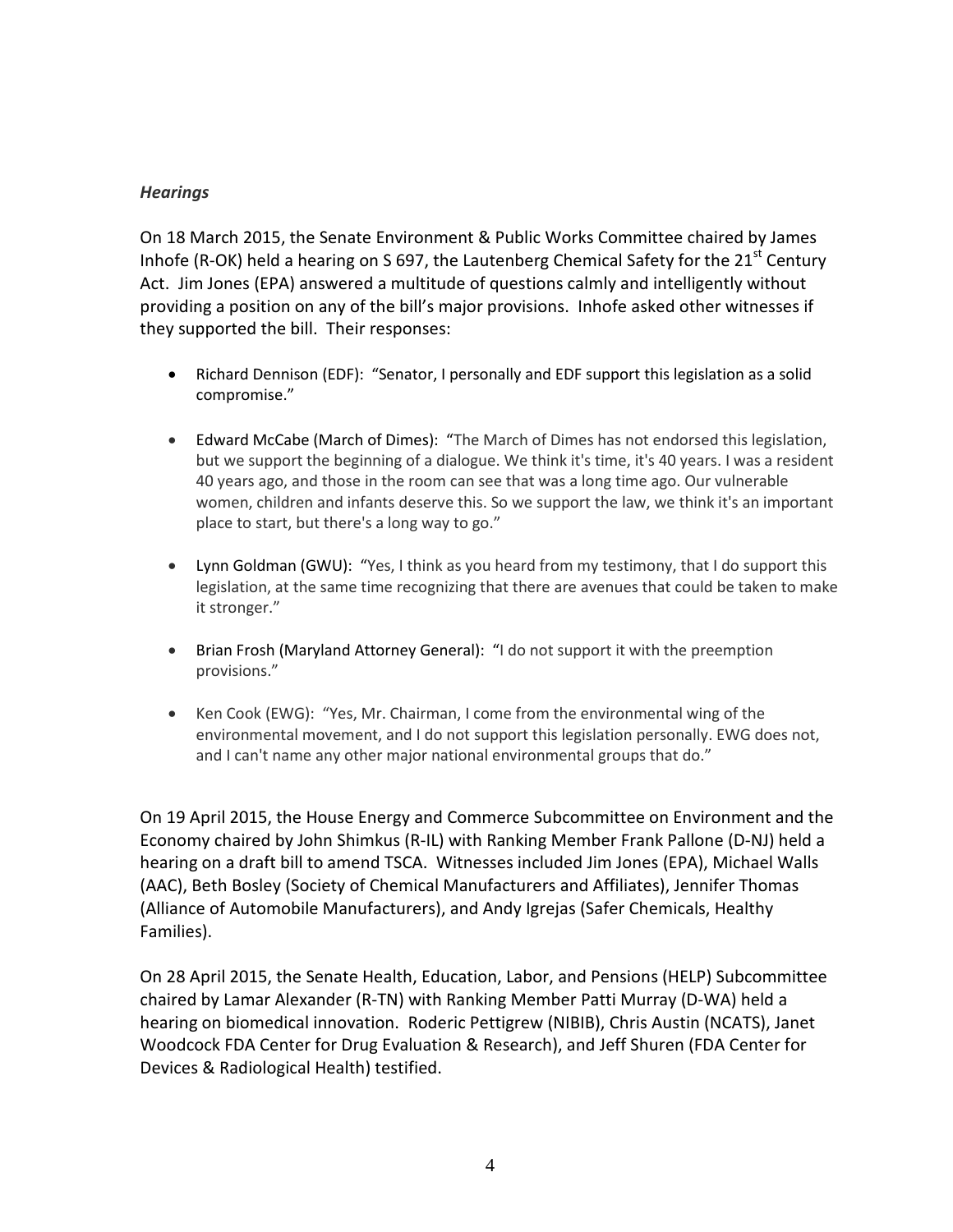At the hearing, Alexander noted that the Committee's "*task is to help ensure that the exciting new technologies being developed and discoveries being made are reaching patients, and that the NIH is equipped to support the early-stage research required to make these advancements and that the FDA is equipped to review them."* 

Also on 30 April 2015, the House Energy & Commerce Subcommittee on Health chaired by Joseph Pitts (R-PA) with Ranking Member Gene Green (D-TX) held a hearing on the draft 21st Century Cures bill. Kathy Hudson (NIH), Jeff Shuren (FDA), and Janet Wood cock (FDA) testified for the Administration. The draft bill is the product of eight hearings, more than two dozen roundtables, hundreds of discussions, and a number of white papers. According to Frank Pallone, full Committee Ranking Member, most notable in the new draft and the one that he is most proud to see is \$10 billion of mandatory funding for NIH over the next five years. It also includes a 1.5 billion increase in NIH discretionary authorization over the next three years. He believes federal funding is the foundation of our biomedical ecosystem, and that it is one of the most promising ways to spur economic prosperity, treatments, and cures for the  $21<sup>st</sup>$  century.

Diana DeGette (D-CO) joined full Committee chairman Fred Upton (R-MI) in his district to meet with his constituents about the draft bill. He will be going to her district this spring.

#### *Bills*

**S 697.** On 28 April 2015, the Senate Committee on Environment and Public Works reported by a vote of 15-5 the Frank R Lautenberg Chemical Safety for the  $21<sup>st</sup>$  Century Act. The amended bill provides some improvements over the original version, but still sets an unreasonable risk standard for EPA regulation. States are still prohibited from regulating a chemical once it has been named a high priority, but they can apply for a waiver that can then be challenged in court. Among the many provisions in the bill, the legislation would establish an interagency working group whose membership would include representatives from NSF, NIST, DOE, EPA, USDA, DoD, NIH, and any other agency that the President may designate to oversee the planning, management, and coordination of the Sustainable Chemistry Program.

**HR xxxx.** The House Energy & Commerce Subcommittee on the Environment & the Economy approved the TSCA Modernization Act of 2015 on a voice vote with bipartisan support. Many people see this bill, which is more limited in scope than S 697, as a possible vehicle for a compromise bill. Shimkus is more likely to negotiate a compromise. The standard for regulation is unreasonable risk of injury to human health or the environment. States can regulate a chemical until EPA makes a final decision, then federal preemption holds. According to Ken Cook, president of the Environmental Working Group, "The proposal being considered this week in the House falls short of what is needed to redress decades of neglect under a weak federal policy that resulted in a legacy of malfeasance by the chemical industry." The effort to reform chemical safety rules has drawn support from industry groups. The American Chemistry Council sent a letter of support for the draft bill to Chairman Shimkus and Ranking Member Tonko yesterday. "The draft provides for a strong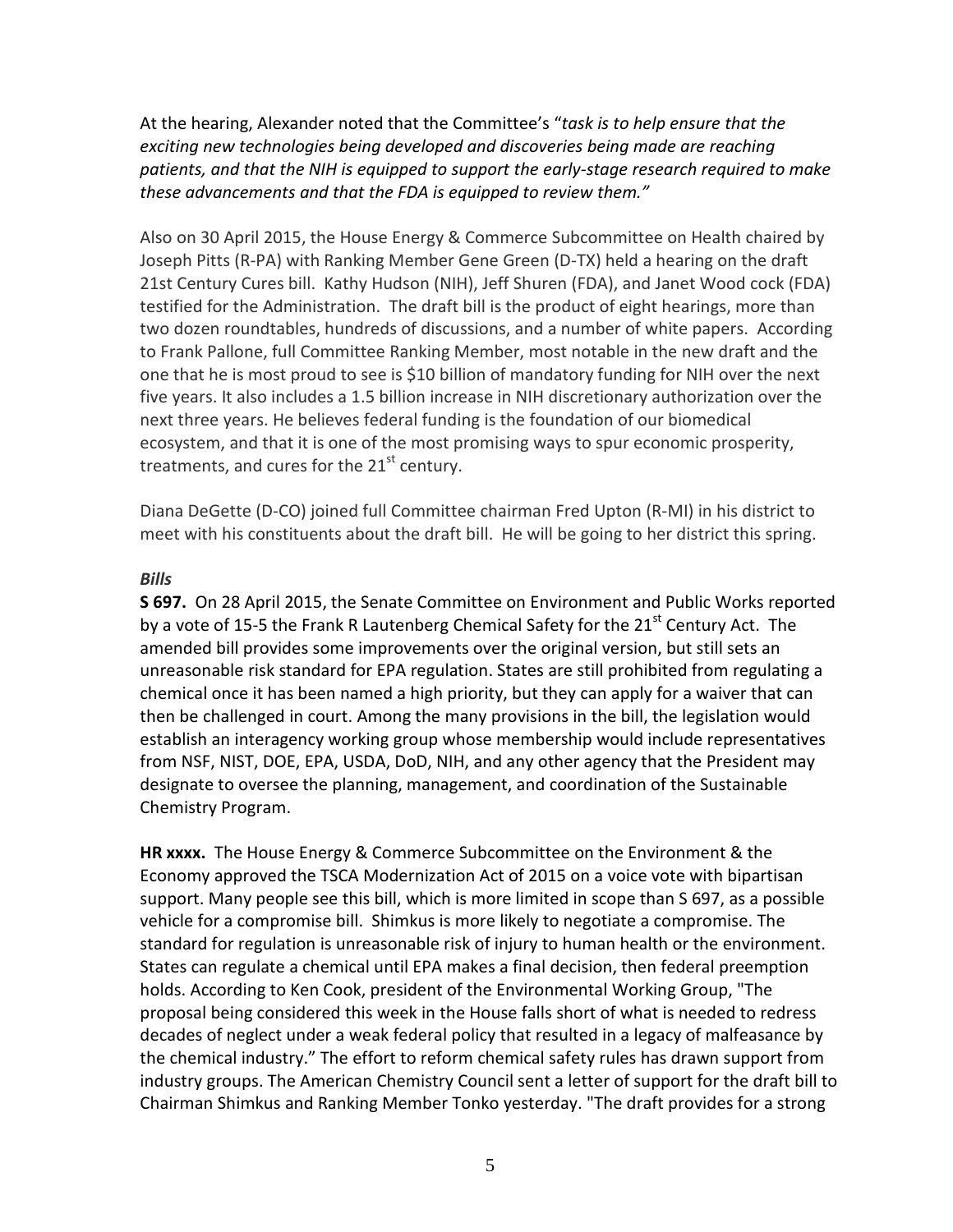and cohesive federal system while maintaining a role for states in the protection of their citizens and environment, and it provides [the U.S. EPA] the additional resources necessary to evaluate risks," Cal Dooley, president and CEO of the chemical trade group, said in the letter.

**HR yyyy.** The Energy and Commerce Health Subcommittee approved the draft 21<sup>st</sup> Century Cures Act 21-0 after adopting a bipartisan substitute amendment by voice vote that filled in some gaps in an earlier draft, including language on telehealth and the interoperability of electronic health records. The package is the product of the so-called "21st Century Cures" initiative, launched last year by Chairman Fred Upton (R-MI) and Representative Diana DeGette (D-CO). "We are passing a product that will someday be enacted into law later this year," Upton said Thursday. "This subcommittee mark is just the first step. We have a number of steps to go." Lawmakers from both parties expressed support for the effort, with Democrats praising the draft's funding for the National Institutes of Health. Representative Joe Barton (former Committee Chairman, R-TX) pressed for language to begin curtailing indirect costs at the NIH, while Representatives Renee Ellmers (R-NC) and G.K. Butterfield (D-NC) expressed concern with the disposable medical technology provisions. DeGette pushed for additional resources for the Food and Drug Administration, stating, "We can find all the wonderful cures that we can at the NIH, but if we can't get that approval process going to get those into the clinic then we might as well not have the advances." Frank Pallone (Ranking Member of the full Committee and D-NJ) supports the bill. In January, Pallone withdrew support over a lack of language authorizing an increase funding for NIH.

**HR 1030.** Representative Lamar Smith (R-TX) introduced his Secret Science Reform Act on 24 February 2015; it passed the House three weeks later. The bill prohibits EPA from proposing, finalizing, or disseminating a covered action unless all scientific and technical information relied on to support such action is the best available science, specifically identified, and publicly available in a manner sufficient for independent analysis and substantial reproduction of research results. Covered actions include a risk, exposure, or hazard assessment, criteria document, standard, limitation, regulation, regulatory impact analysis, or guidance. The White House threatened to veto the bill because it imposes "arbitrary, unnecessary, and expensive requirements" on EPA.

# **Science Advances**

#### *One NIEHS* **(NIEHS authors' groups in parens)**

• *Development of Phenotypic and Transcriptional Biomarkers to Evaluate Relative Activity of Potentially Estrogenic Chemicals in Ovariectomized Mice. Hewitt SC (DIR), W Winuthayanon (DIR), B Pockette (DIR), RT Kerns (DIR), JF Foley (NTP), N Flagler (NTP), E Ney (NTP), A Suksamrarn, P Piyachaturawat, PR Bushel (DIR) and KS Korach(DIR). Nat. Biotechnol. Environ. Health Perspect.* (2015) v. 123 (4): pp. 344-352 <http://dx.doi.org/10.1289/ehp.1307935> **SP Goal 1, 3**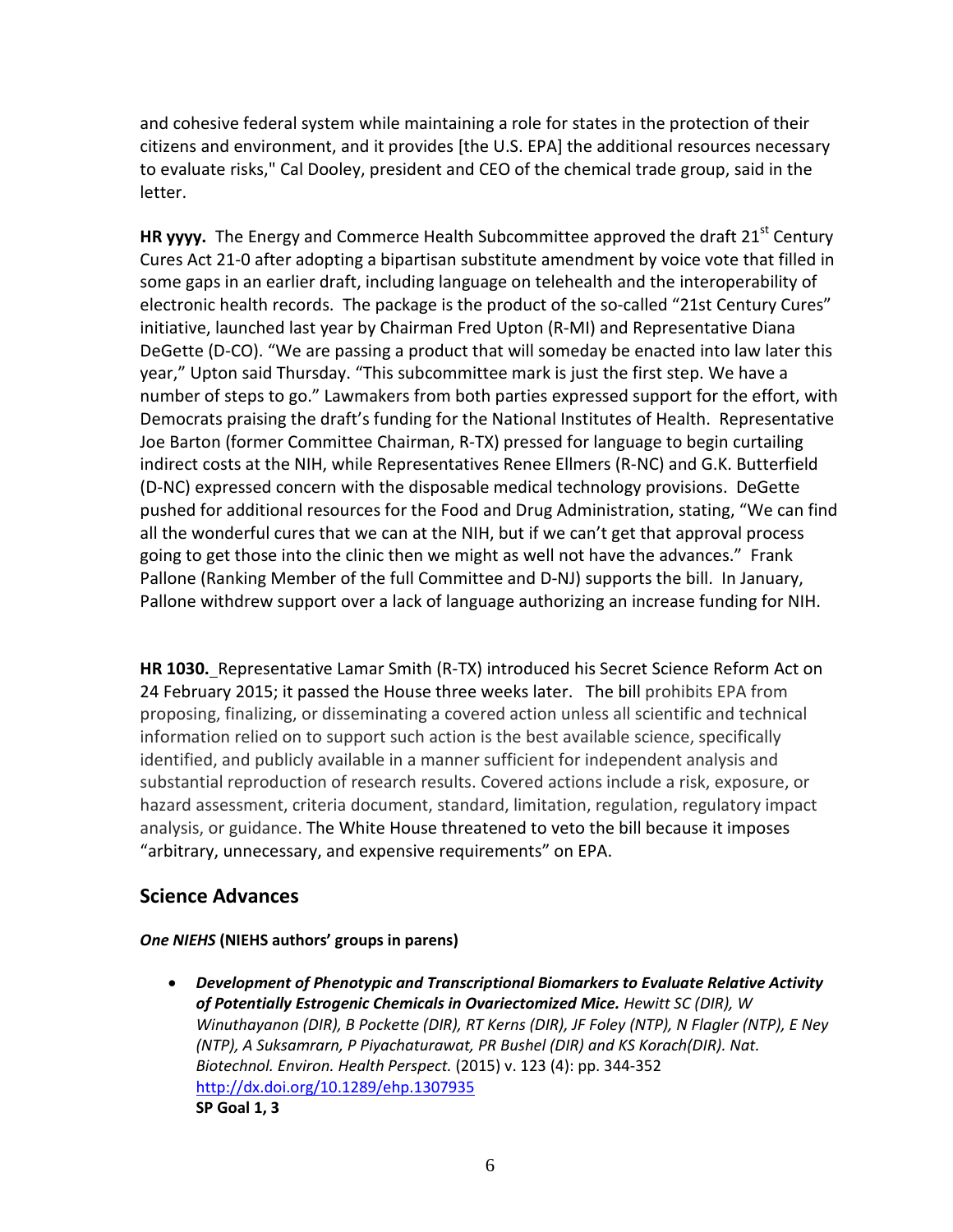• *Essential role of Orai1 store-operated calcium channels in lactation. Davis FM (DIR), A Janoshazi (DIR), KS Janardhan, N Steinckwich (DIR), DM D'Agostin (DIR), JG Petranka (DIR), PN Desai (DIR), SJ Roberts-Thomson, GS Bird (DIR), DK Tucker (NTP), SE Fenton (NTP), S Feske, GR Monteith and JW Putney, Jr. (DIR). Proc. Natl. Acad. Sci. U. S. A. (2015)* [ePub] <http://dx.doi.org/10.1073/pnas.1502264112> **SP Goal 1**

#### *DNTP*

- *Macrophage Solubilization and Cytotoxicity of Indium-Containing Particles as In Vitro Correlates to Pulmonary Toxicity In Vivo. Gwinn WM (DNTP), Qu W (DNTP), Bousquet RW, Price H, Shines CJ (DNTP), Taylor GJ, Waalkes MP (DNTP), Morgan DL (DNTP). Toxicological Sciences*. 2014. Epub 2014/12/19 <http://toxsci.oxfordjournals.org/content/early/2014/12/19/toxsci.kfu273.long> **SP Goal 1**
- *F344/NTac Rats Chronically Exposed to Bromodichloroacetic Acid Develop Mammary Adenocarcinomas With Mixed Luminal/Basal Phenotype and Tgfβ Dysregulation. Harvey JB (DNTP), Hong HH (DNTP), Bhusari S, Ton TV (DNTP), Wang Y (DNTP), Foley JF (DNTP), Peddada SD (DIR), Hooth M (DNTP), DeVito M (DNTP), Nyska A, Pandiri AR (DNTP), Hoenerhoff MJ (DNTP). Veterinary pathology*. 2015. Epub 2015/03/02 <http://dx.doi.org/10.1177/0300985815571680> **SP Goal 1**
- *Chronic inorganic arsenic exposure in vitro induces a cancer cell phenotype in human peripheral lung epithelial cells. Person RJ (DNTP), Olive Ngalame NN (DNTP), Makia NL (DIR), Bell MW (DNTP), Waalkes MP (DNTP), Tokar EJ (DNTP). Toxicology and applied pharmacology*. 2015. Epub 2015/03/21 <http://dx.doi.org/10.1016/j.taap.2015.03.014> **SP Goal 1**

*DIR*

- *Mental health service use by cleanup workers in the aftermath of the Deepwater Horizon oil spill. [Lowe SR,](http://www.ncbi.nlm.nih.gov/pubmed/?term=Lowe%20SR%5BAuthor%5D&cauthor=true&cauthor_uid=25697635) [Kwok RK](http://www.ncbi.nlm.nih.gov/pubmed/?term=Kwok%20RK%5BAuthor%5D&cauthor=true&cauthor_uid=25697635) (DIR), Payne J, Engel LS (DIR)[, Galea S,](http://www.ncbi.nlm.nih.gov/pubmed/?term=Galea%20S%5BAuthor%5D&cauthor=true&cauthor_uid=25697635) Sandler DP (DIR). Soc Sci Med.* 2015 Apr;130:125-34. <http://www.ncbi.nlm.nih.gov/pubmed/25697635> **SP Goal 5**
- *Lineage specification of ovarian theca cells requires multicellular interactions via oocyte and granulosa cells. [Liu C,](http://www.ncbi.nlm.nih.gov/pubmed/?term=Liu%20C%5BAuthor%5D&cauthor=true&cauthor_uid=25917826) [Peng J,](http://www.ncbi.nlm.nih.gov/pubmed/?term=Peng%20J%5BAuthor%5D&cauthor=true&cauthor_uid=25917826) [Matzuk MM,](http://www.ncbi.nlm.nih.gov/pubmed/?term=Matzuk%20MM%5BAuthor%5D&cauthor=true&cauthor_uid=25917826) [Yao HH](http://www.ncbi.nlm.nih.gov/pubmed/?term=Yao%20HH%5BAuthor%5D&cauthor=true&cauthor_uid=25917826) (DIR).* Nat Commun. 2015 Apr 28;6:6934. <http://www.ncbi.nlm.nih.gov/pubmed/25917826> **SP Goal 1**
- *A novel role of microglial NADPH oxidase in mediating extra-synaptic function of*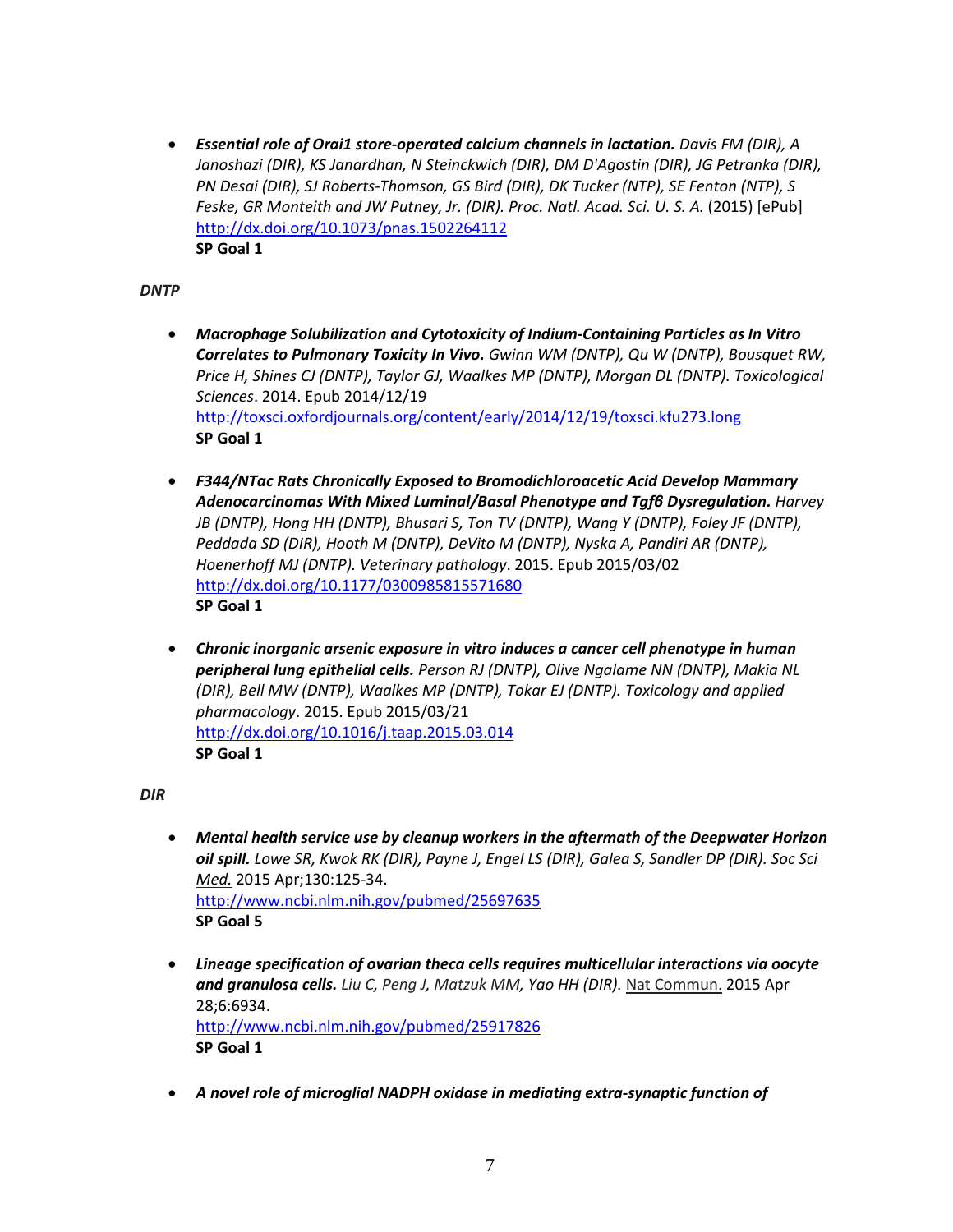*norepinephrine in regulating brain immune homeostasis. [Jiang L](http://www.ncbi.nlm.nih.gov/pubmed/?term=Jiang%20L%5BAuthor%5D&cauthor=true&cauthor_uid=25740080) (DIR), [Chen SH](http://www.ncbi.nlm.nih.gov/pubmed/?term=Chen%20SH%5BAuthor%5D&cauthor=true&cauthor_uid=25740080) (DIR)[, Chu](http://www.ncbi.nlm.nih.gov/pubmed/?term=Chu%20CH%5BAuthor%5D&cauthor=true&cauthor_uid=25740080)  [CH](http://www.ncbi.nlm.nih.gov/pubmed/?term=Chu%20CH%5BAuthor%5D&cauthor=true&cauthor_uid=25740080) (DIR)[, Wang SJ](http://www.ncbi.nlm.nih.gov/pubmed/?term=Wang%20SJ%5BAuthor%5D&cauthor=true&cauthor_uid=25740080) (DIR), [Oyarzabal E](http://www.ncbi.nlm.nih.gov/pubmed/?term=Oyarzabal%20E%5BAuthor%5D&cauthor=true&cauthor_uid=25740080) (DIR), [Wilson B](http://www.ncbi.nlm.nih.gov/pubmed/?term=Wilson%20B%5BAuthor%5D&cauthor=true&cauthor_uid=25740080) (DIR), [Sanders V,](http://www.ncbi.nlm.nih.gov/pubmed/?term=Sanders%20V%5BAuthor%5D&cauthor=true&cauthor_uid=25740080) [Xie K,](http://www.ncbi.nlm.nih.gov/pubmed/?term=Xie%20K%5BAuthor%5D&cauthor=true&cauthor_uid=25740080) [Wang Q](http://www.ncbi.nlm.nih.gov/pubmed/?term=Wang%20Q%5BAuthor%5D&cauthor=true&cauthor_uid=25740080) (DIR), [Hong JS](http://www.ncbi.nlm.nih.gov/pubmed/?term=Hong%20JS%5BAuthor%5D&cauthor=true&cauthor_uid=25740080) (DIR).* Glia. 2015 Jun;63(6):1057-72. <http://www.ncbi.nlm.nih.gov/pubmed/25740080> **SP Goal 1**

- *Indoor determinants of dustborne allergens in Mexican homes. [Hernández-Cadena L,](http://www.ncbi.nlm.nih.gov/pubmed/?term=Hern%C3%A1ndez-Cadena%20L%5BAuthor%5D&cauthor=true&cauthor_uid=25715241) [Zeldin](http://www.ncbi.nlm.nih.gov/pubmed/?term=Zeldin%20DC%5BAuthor%5D&cauthor=true&cauthor_uid=25715241)  [DC](http://www.ncbi.nlm.nih.gov/pubmed/?term=Zeldin%20DC%5BAuthor%5D&cauthor=true&cauthor_uid=25715241) (DIR)[, Barraza-Villarreal A,](http://www.ncbi.nlm.nih.gov/pubmed/?term=Barraza-Villarreal%20A%5BAuthor%5D&cauthor=true&cauthor_uid=25715241) [Sever ML](http://www.ncbi.nlm.nih.gov/pubmed/?term=Sever%20ML%5BAuthor%5D&cauthor=true&cauthor_uid=25715241) (DIR)[, Sly PD,](http://www.ncbi.nlm.nih.gov/pubmed/?term=Sly%20PD%5BAuthor%5D&cauthor=true&cauthor_uid=25715241) [London SJ](http://www.ncbi.nlm.nih.gov/pubmed/?term=London%20SJ%5BAuthor%5D&cauthor=true&cauthor_uid=25715241) (DIR), [Escamilla-Nuñez MC,](http://www.ncbi.nlm.nih.gov/pubmed/?term=Escamilla-Nu%C3%B1ez%20MC%5BAuthor%5D&cauthor=true&cauthor_uid=25715241) [Romieu I.](http://www.ncbi.nlm.nih.gov/pubmed/?term=Romieu%20I%5BAuthor%5D&cauthor=true&cauthor_uid=25715241)* Allergy Asthma Proc. 2015 Mar-Apr;36(2):130-7. <http://www.ncbi.nlm.nih.gov/pubmed/25715241> **SP Goal 4**
- *Anti-müllerian hormone and lifestyle, reproductive, and environmental factors among women in rural South Africa. [Whitworth KW,](http://www.ncbi.nlm.nih.gov/pubmed/?term=Whitworth%20KW%5BAuthor%5D&cauthor=true&cauthor_uid=25710247) [Baird DD](http://www.ncbi.nlm.nih.gov/pubmed/?term=Baird%20DD%5BAuthor%5D&cauthor=true&cauthor_uid=25710247) (DIR)[, Steiner AZ,](http://www.ncbi.nlm.nih.gov/pubmed/?term=Steiner%20AZ%5BAuthor%5D&cauthor=true&cauthor_uid=25710247) [Bornman RM,](http://www.ncbi.nlm.nih.gov/pubmed/?term=Bornman%20RM%5BAuthor%5D&cauthor=true&cauthor_uid=25710247) [Travlos GS](http://www.ncbi.nlm.nih.gov/pubmed/?term=Travlos%20GS%5BAuthor%5D&cauthor=true&cauthor_uid=25710247) (DIR)[, Wilson RE](http://www.ncbi.nlm.nih.gov/pubmed/?term=Wilson%20RE%5BAuthor%5D&cauthor=true&cauthor_uid=25710247) (DIR)[, Longnecker MP](http://www.ncbi.nlm.nih.gov/pubmed/?term=Longnecker%20MP%5BAuthor%5D&cauthor=true&cauthor_uid=25710247) (DIR).* Epidemiology. 2015 May;26(3):429- 35. <http://www.ncbi.nlm.nih.gov/pubmed/25710247>

**SP Goal 4**

#### *DERT*

- *Impact of Natural Gas Extraction on PAH Levels in Ambient Air. [Paulik LB,](http://www.ncbi.nlm.nih.gov/pubmed/?term=Paulik%20LB%5BAuthor%5D&cauthor=true&cauthor_uid=25810398) [Donald CE,](http://www.ncbi.nlm.nih.gov/pubmed/?term=Donald%20CE%5BAuthor%5D&cauthor=true&cauthor_uid=25810398) [Smith](http://www.ncbi.nlm.nih.gov/pubmed/?term=Smith%20BW%5BAuthor%5D&cauthor=true&cauthor_uid=25810398)  [BW,](http://www.ncbi.nlm.nih.gov/pubmed/?term=Smith%20BW%5BAuthor%5D&cauthor=true&cauthor_uid=25810398) [Tidwell LG,](http://www.ncbi.nlm.nih.gov/pubmed/?term=Tidwell%20LG%5BAuthor%5D&cauthor=true&cauthor_uid=25810398) [Hobbie KA,](http://www.ncbi.nlm.nih.gov/pubmed/?term=Hobbie%20KA%5BAuthor%5D&cauthor=true&cauthor_uid=25810398) [Kincl L,](http://www.ncbi.nlm.nih.gov/pubmed/?term=Kincl%20L%5BAuthor%5D&cauthor=true&cauthor_uid=25810398) [Haynes EN,](http://www.ncbi.nlm.nih.gov/pubmed/?term=Haynes%20EN%5BAuthor%5D&cauthor=true&cauthor_uid=25810398) [Anderson KA.](http://www.ncbi.nlm.nih.gov/pubmed/?term=Anderson%20KA%5BAuthor%5D&cauthor=true&cauthor_uid=25810398)* Environ Sci Technol. 2015 Apr 21;49(8):5203-10. <http://www.ncbi.nlm.nih.gov/pubmed/25810398> **SP Goal 5**
- *Secondhand Tobacco Smoke Exposure and Neuromotor Function in Rural Children. [Yeramaneni S,](http://www.ncbi.nlm.nih.gov/pubmed/?term=Yeramaneni%20S%5BAuthor%5D&cauthor=true&cauthor_uid=25882879) [Dietrich KN,](http://www.ncbi.nlm.nih.gov/pubmed/?term=Dietrich%20KN%5BAuthor%5D&cauthor=true&cauthor_uid=25882879) [Yolton K,](http://www.ncbi.nlm.nih.gov/pubmed/?term=Yolton%20K%5BAuthor%5D&cauthor=true&cauthor_uid=25882879) [Parsons PJ,](http://www.ncbi.nlm.nih.gov/pubmed/?term=Parsons%20PJ%5BAuthor%5D&cauthor=true&cauthor_uid=25882879) [Aldous KM,](http://www.ncbi.nlm.nih.gov/pubmed/?term=Aldous%20KM%5BAuthor%5D&cauthor=true&cauthor_uid=25882879) [Haynes EN.](http://www.ncbi.nlm.nih.gov/pubmed/?term=Haynes%20EN%5BAuthor%5D&cauthor=true&cauthor_uid=25882879)* J Pediatr. 2015 Apr 13. [Epub ahead of print] <http://www.ncbi.nlm.nih.gov/pubmed/25882879> **SP Goal 2**
- *Assessing reproductive toxicity of two environmental toxicants with a novel in vitro human spermatogenic model. [Easley CA 4th,](http://www.ncbi.nlm.nih.gov/pubmed/?term=Easley%20CA%204th%5BAuthor%5D&cauthor=true&cauthor_uid=25863443) [Bradner JM,](http://www.ncbi.nlm.nih.gov/pubmed/?term=Bradner%20JM%5BAuthor%5D&cauthor=true&cauthor_uid=25863443) [Moser A,](http://www.ncbi.nlm.nih.gov/pubmed/?term=Moser%20A%5BAuthor%5D&cauthor=true&cauthor_uid=25863443) [Rickman CA,](http://www.ncbi.nlm.nih.gov/pubmed/?term=Rickman%20CA%5BAuthor%5D&cauthor=true&cauthor_uid=25863443) [McEachin ZT,](http://www.ncbi.nlm.nih.gov/pubmed/?term=McEachin%20ZT%5BAuthor%5D&cauthor=true&cauthor_uid=25863443) [Merritt MM,](http://www.ncbi.nlm.nih.gov/pubmed/?term=Merritt%20MM%5BAuthor%5D&cauthor=true&cauthor_uid=25863443) [Hansen JM,](http://www.ncbi.nlm.nih.gov/pubmed/?term=Hansen%20JM%5BAuthor%5D&cauthor=true&cauthor_uid=25863443) [Caudle WM.](http://www.ncbi.nlm.nih.gov/pubmed/?term=Caudle%20WM%5BAuthor%5D&cauthor=true&cauthor_uid=25863443)* Stem Cell Res. 2015 Mar 25;14(3):347-355. [Epub ahead of print] <http://www.ncbi.nlm.nih.gov/pubmed/25863443> **SP Goal 1**
- *Early-life lead exposure recapitulates the selective loss of parvalbumin-positive GABAergic interneurons and subcortical dopamine system hyperactivity present in schizophrenia. [Stansfield KH,](http://www.ncbi.nlm.nih.gov/pubmed/?term=Stansfield%20KH%5BAuthor%5D&cauthor=true&cauthor_uid=25756805) [Ruby KN,](http://www.ncbi.nlm.nih.gov/pubmed/?term=Ruby%20KN%5BAuthor%5D&cauthor=true&cauthor_uid=25756805) [Soares BD,](http://www.ncbi.nlm.nih.gov/pubmed/?term=Soares%20BD%5BAuthor%5D&cauthor=true&cauthor_uid=25756805) [McGlothan JL,](http://www.ncbi.nlm.nih.gov/pubmed/?term=McGlothan%20JL%5BAuthor%5D&cauthor=true&cauthor_uid=25756805) [Liu X,](http://www.ncbi.nlm.nih.gov/pubmed/?term=Liu%20X%5BAuthor%5D&cauthor=true&cauthor_uid=25756805) [Guilarte TR.](http://www.ncbi.nlm.nih.gov/pubmed/?term=Guilarte%20TR%5BAuthor%5D&cauthor=true&cauthor_uid=25756805)* Transl Psychiatry. 2015 Mar 10;5:e522. <http://www.ncbi.nlm.nih.gov/pubmed/25756805>

**SP Goal 2**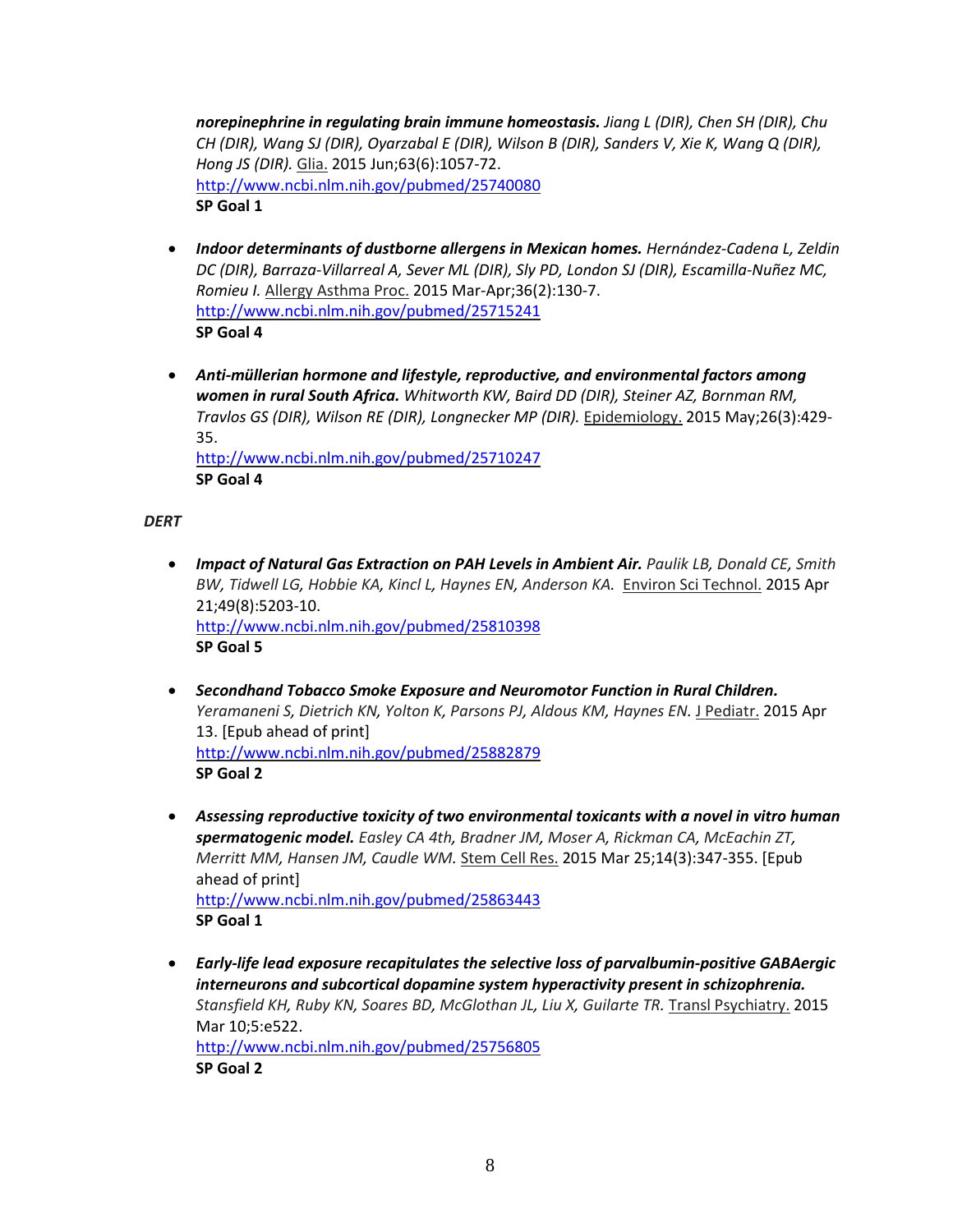- **Estimated exposure to arsenic in breastfed and formula-fed infants in a United States cohort.** [Carignan CC,](http://www.ncbi.nlm.nih.gov/pubmed/?term=Carignan%20CC%5BAuthor%5D&cauthor=true&cauthor_uid=25707031) [Cottingham KL,](http://www.ncbi.nlm.nih.gov/pubmed/?term=Cottingham%20KL%5BAuthor%5D&cauthor=true&cauthor_uid=25707031) [Jackson BP,](http://www.ncbi.nlm.nih.gov/pubmed/?term=Jackson%20BP%5BAuthor%5D&cauthor=true&cauthor_uid=25707031) [Farzan SF,](http://www.ncbi.nlm.nih.gov/pubmed/?term=Farzan%20SF%5BAuthor%5D&cauthor=true&cauthor_uid=25707031) [Gandolfi AJ,](http://www.ncbi.nlm.nih.gov/pubmed/?term=Gandolfi%20AJ%5BAuthor%5D&cauthor=true&cauthor_uid=25707031) [Punshon](http://www.ncbi.nlm.nih.gov/pubmed/?term=Punshon%20T%5BAuthor%5D&cauthor=true&cauthor_uid=25707031) T[, Folt CL,](http://www.ncbi.nlm.nih.gov/pubmed/?term=Folt%20CL%5BAuthor%5D&cauthor=true&cauthor_uid=25707031) [Karagas MR.](http://www.ncbi.nlm.nih.gov/pubmed/?term=Karagas%20MR%5BAuthor%5D&cauthor=true&cauthor_uid=25707031) Environ Health Perspect. 2015 May;123(5):500-6. <http://www.ncbi.nlm.nih.gov/pubmed/25707031> **SP Goal 5**
- *Quantitative assessment of inhalation exposure and deposited dose of aerosol from nanotechnology-based consumer sprays. [Nazarenko Y,](http://www.ncbi.nlm.nih.gov/pubmed/?term=Nazarenko%20Y%5BAuthor%5D&cauthor=true&cauthor_uid=25621175) [Lioy PJ,](http://www.ncbi.nlm.nih.gov/pubmed/?term=Lioy%20PJ%5BAuthor%5D&cauthor=true&cauthor_uid=25621175) [Mainelis G](http://www.ncbi.nlm.nih.gov/pubmed/?term=Mainelis%20G%5BAuthor%5D&cauthor=true&cauthor_uid=25621175)*. Environ Sci Nano. 2014 Apr;1(2):161-171. <http://www.ncbi.nlm.nih.gov/pubmed/25621175> **SP Goal 5**
- *Early introduction and cumulative consumption of sugar-sweetened beverages during the pre-school period and risk of obesity at 8-14 years of age. [Cantoral A,](http://www.ncbi.nlm.nih.gov/pubmed/?term=Cantoral%20A%5BAuthor%5D&cauthor=true&cauthor_uid=25891908) [Téllez-Rojo MM,](http://www.ncbi.nlm.nih.gov/pubmed/?term=T%C3%A9llez-Rojo%20MM%5BAuthor%5D&cauthor=true&cauthor_uid=25891908) [Ettinger AS,](http://www.ncbi.nlm.nih.gov/pubmed/?term=Ettinger%20AS%5BAuthor%5D&cauthor=true&cauthor_uid=25891908) [Hu H,](http://www.ncbi.nlm.nih.gov/pubmed/?term=Hu%20H%5BAuthor%5D&cauthor=true&cauthor_uid=25891908) [Hernández-Ávila M,](http://www.ncbi.nlm.nih.gov/pubmed/?term=Hern%C3%A1ndez-%C3%81vila%20M%5BAuthor%5D&cauthor=true&cauthor_uid=25891908) [Peterson K.](http://www.ncbi.nlm.nih.gov/pubmed/?term=Peterson%20K%5BAuthor%5D&cauthor=true&cauthor_uid=25891908)* Pediatr Obes. 2015 Apr 17. [Epub ahead of print] <http://www.ncbi.nlm.nih.gov/pubmed/25891908> **SP Goal 2**
- *Increasing sample size in prospective birth cohorts: back-extrapolating prenatal levels of persistent organic pollutants in newly enrolled children. [Verner MA,](http://www.ncbi.nlm.nih.gov/pubmed/?term=Verner%20MA%5BAuthor%5D&cauthor=true&cauthor_uid=25698216) [Gaspar FW,](http://www.ncbi.nlm.nih.gov/pubmed/?term=Gaspar%20FW%5BAuthor%5D&cauthor=true&cauthor_uid=25698216) [Chevrier J,](http://www.ncbi.nlm.nih.gov/pubmed/?term=Chevrier%20J%5BAuthor%5D&cauthor=true&cauthor_uid=25698216) [Gunier RB,](http://www.ncbi.nlm.nih.gov/pubmed/?term=Gunier%20RB%5BAuthor%5D&cauthor=true&cauthor_uid=25698216) [Sjödin A,](http://www.ncbi.nlm.nih.gov/pubmed/?term=Sj%C3%B6din%20A%5BAuthor%5D&cauthor=true&cauthor_uid=25698216) [Bradman A,](http://www.ncbi.nlm.nih.gov/pubmed/?term=Bradman%20A%5BAuthor%5D&cauthor=true&cauthor_uid=25698216) [Eskenazi B.](http://www.ncbi.nlm.nih.gov/pubmed/?term=Eskenazi%20B%5BAuthor%5D&cauthor=true&cauthor_uid=25698216)* Environ Sci Technol. 2015 Mar 17;49(6):3940-8. <http://www.ncbi.nlm.nih.gov/pubmed/25698216> **SP Goal 3**

## **NIEHS News and Highlights**

### *Research Translation and Outreach*

Five years after the **Deepwater Horizon** oil rig explosion, researchers supported by NIEHS continue work in three related areas—a study of oil spill cleanup workers called the GuLF STUDY, research partnerships between Gulf-area universities and community organizations, and an NIH disaster research response effort. The research team developed a job-exposure matrix that enabled scientists to characterize exposures of workers participating in the study and assess possible links between reported health symptoms and the chemicals each worker was exposed to, and preliminary results are being analyzed. University-community partnerships as part of the Deepwater Horizon Research Consortia are focusing on health concerns identified by communities after the oil spill, including pregnancy and birth outcomes, general physical and mental health of coastal residents, and seafood safety. One finding has been that seafood in the Gulf is not contaminated by the spill. And the NIH Disaster Research Response project is developing publicly accessible, field-tested data collection tools, research protocols, training materials and exercises, and development of a network of trained research responders. **SP Goals 2, 4, 6, 7, 11.**

**Vapor intrusion** is the migration of vapors from volatile compounds into occupied buildings,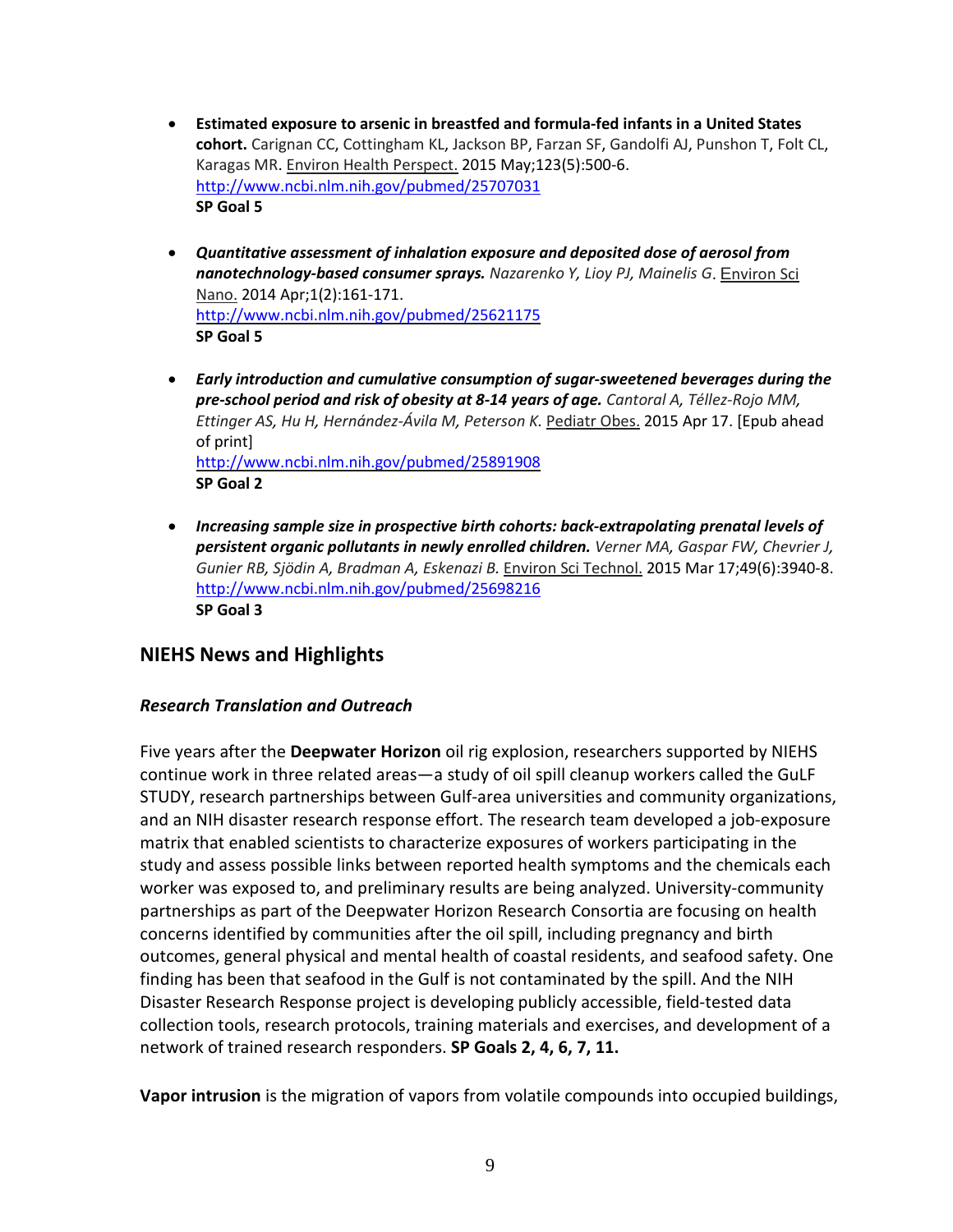from underlying contaminated groundwater or soil. In February, NIEHS Superfund Research Program-funded scientists and staff met in Winston-Salem, NC to engage and educate communities of two schools concerned about a discovery that the harmful chemicals trichloroethylene and tetrachloroethylene could be seeping into the classrooms. Kathleen Gray, the research translation leader for the University of North Carolina at Chapel Hill (UNC) SRP, coordinated input from the Kelly Pennell, Ph.D., a vapor intrusion researcher from the University of Kentucky SRP, Wendy Heiger-Bernays, Ph.D., an environmental health professor with the [Boston University SRP,](http://www.busrp.org/) and Lenny Siegel, executive director of the [Center for Public Environmental Oversight,](http://www.cpeo.org/) where he educates communities on vapor intrusion detection and cleanup to offer expert advice to the parents. **SP Goals 8, 11.**

More than 115 tribal community members representing some 20 tribes joined the University of Arizona Southwest Environmental Health Sciences Center (SWEHSC) and NIEHS for a tribal community forum, "**Tribal Stories of Health and the Environment**," held on April 16 in Tucson, Arizona. Sessions of discussion focused on drinking water exposures from arsenic, uranium, cryptosporidium, and other contaminants; dust, pesticide use in agriculture and communities, and indoor air quality; health effects of climate change and epidemiological perspectives on tribal issues; environmental health concerns ranging from health disparities and cancer prevalence, to health education and children's health; and resources available to address tribal health disparities. **SP Goals 5, 6, 7, 11.**

On May 21, Dr. Linda Birnbaum, participated in a Community Forum in Brooklyn, NY. The event was hosted by UPROSE, Brooklyn's oldest Latino community based organization. UPROSE is an intergenerational, multi-racial, nationally-recognized community organization that promotes the sustainability and resiliency of the Sunset Park community in Brooklyn through community organizing, education, leadership development and cultural/artistic expression. The event included a walking tour through the Sunset Park neighborhood, followed by the forum: "**A Community Conversation on Toxics, Climate Change & Health**." The industrial waterfront is one of the city's last working waterfronts. It is known for its port facilities, maritime commerce, and vibrant industrial sectors. The waterfront is home to several manufacturers ranging from apparel to woodwork. Due to the industrial and manufacturing nature of the waterfront the community has faced a number of disproportionate environment and health burdens such as a bus depot, numerous truck routes, including the overtaxed Gowanus Expressway, two New York Power Authority electrical turbine engines with 100 tons of yearly emissions, three antiquated power plants, a sludge transfer facility and dozens of brownfield sites. Although Sunset Park is a waterfront community, residents are largely cut off from accessing the waterfront except for the 58th Street pier. Sunset Park is also the largest walk-to-work neighborhood in the city with the waterfront industries serving as a major source of local employment. **SP Goals 5, 6, 7, 11.**

The *New York Times* has developed a new video that features Dr. Birnbaum and others discussing the health risks linked to flame retardant chemicals. The 13-minute **NYT Retro**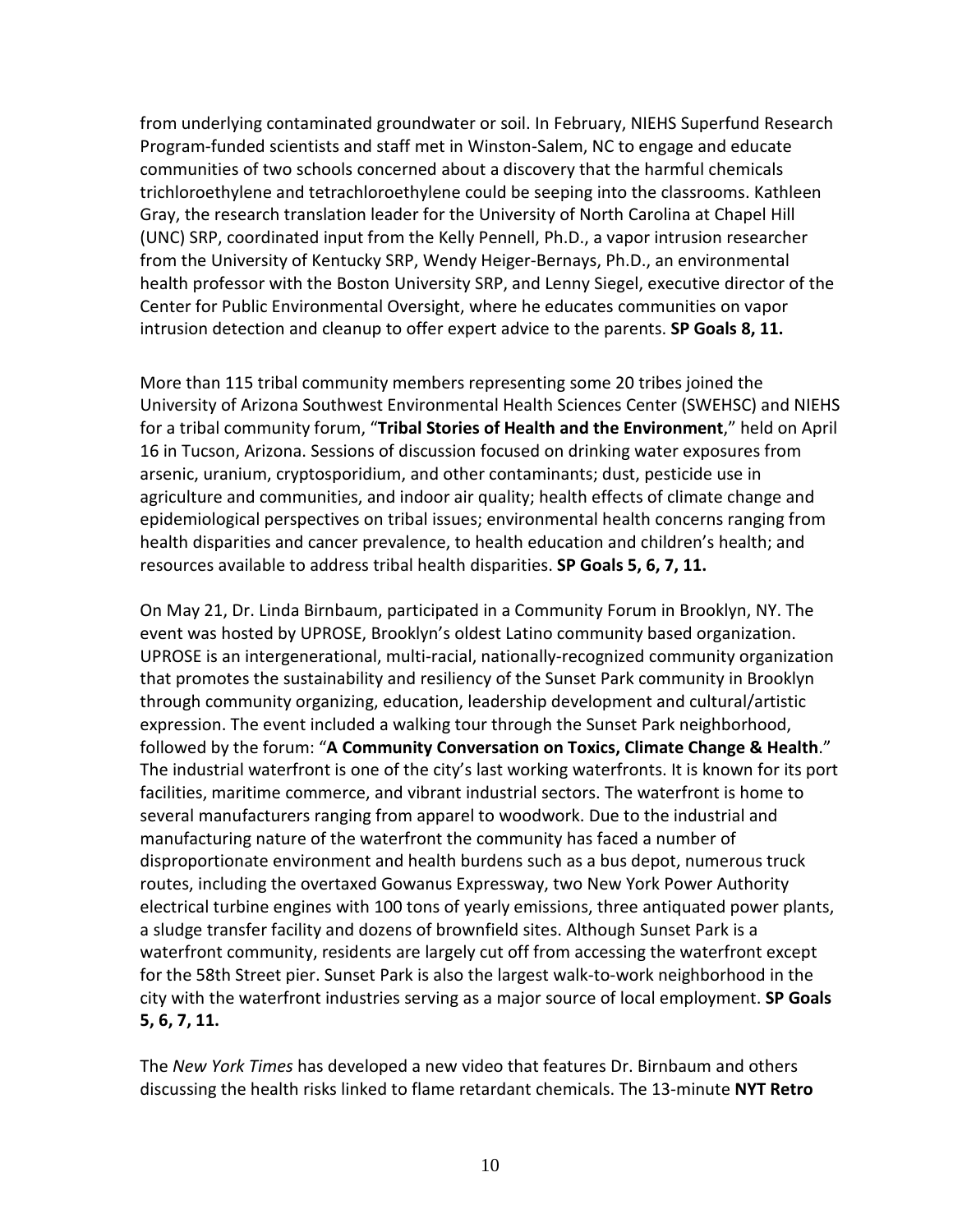**Report video**, "A flame retardant that came with its own threat to health," is available at [http://www.nytimes.com/2015/05/04/us/a-flame-retardant-that-came-with-its-own](http://www.nytimes.com/2015/05/04/us/a-flame-retardant-that-came-with-its-own-threat-to-health.html)[threat-to-health.html.](http://www.nytimes.com/2015/05/04/us/a-flame-retardant-that-came-with-its-own-threat-to-health.html) **SP Goals 5, 11.**

On April 17, NIEHS Office of Human Research Compliance (OHRC) co-sponsored a **Women's Health Awareness Day**, along with North Carolina Central University (NCCU) Department of Public Health Education and Delta Sigma Theta Sorority, Inc. April is set aside for recognition of public health, domestic violence, and minority health and health disparities, planners placed special emphasis on serving women of color as well as the underserved, uninsured, and underinsured. The event offered four major health components in one centralized location— seminars, information sessions, health services, and on-site screenings and resources. **SP Goals 6, 8, 11.**

The Office of Science Education and Diversity hosted a visit by faculty and staff of the **University of North Carolina at Greensboro** (UNCG) to NIEHS on March 10 as part of an exchange that will foster environmental health research at the university. The visitors learned about the Institute, its opportunities, and the review process for environmental health research grants. NIEHS staff reciprocated with a visit on April 7 to UNCG to talk with students about environmental health, NIEHS research, and paid internships. This visit is part of an overall outreach project to help universities connect to the grantmaking and research processes of NIH and NIEHS. **SP Goals 7, 8, 9.**

On April 17 the Institute celebrated the third year of the **NIEHS Scholars Connect Program** (NSCP) with a symposium featuring research presentations by each scholar and naming, for the first time, an Outstanding Scholar. NSCP is a concerted effort to connect with surrounding colleges and universities and take steps toward increasing the number of students from underrepresented groups in the sciences. Carri Murphy, a senior at North Carolina Central University, who worked in the Chromosome Stability Group, and was mentored by group leader Mike Resnick, Ph.D., staff scientist Daniel Menendez Rendon, Ph.D., and biologist Joyce Snipe, was named Outstanding Scholar. Murphy worked to establish a cell model that would shed light on synthetic lethality in cells deficient in the tumor suppressor p53. **SP Goals 1, 9.**

NIEHS is recruiting participants for two new clinical studies:

- Women who take **black cohosh** for hot flashes, cramps, or other symptoms can take part in a study on the health effects of this herbal supplement. This study is being led by Kristine Witt, Ph.D., head of the NTP Genetic Toxicology Group, in collaboration with the NIEHS Clinical Research Unit. **SP Goal 2.**
- The NIEHS Clinical Research Unit is recruiting people with moderate to severe asthma to participate in the **Natural History of Asthma with Longitudinal Environmental Sampling study**, or NHALES study. The research, led by Stavros Garantziotis, M.D., will examine how bacteria living in and on humans and in their homes, known collectively as the microbiome, may be associated with asthma activity. **SP Goals 1, 2.**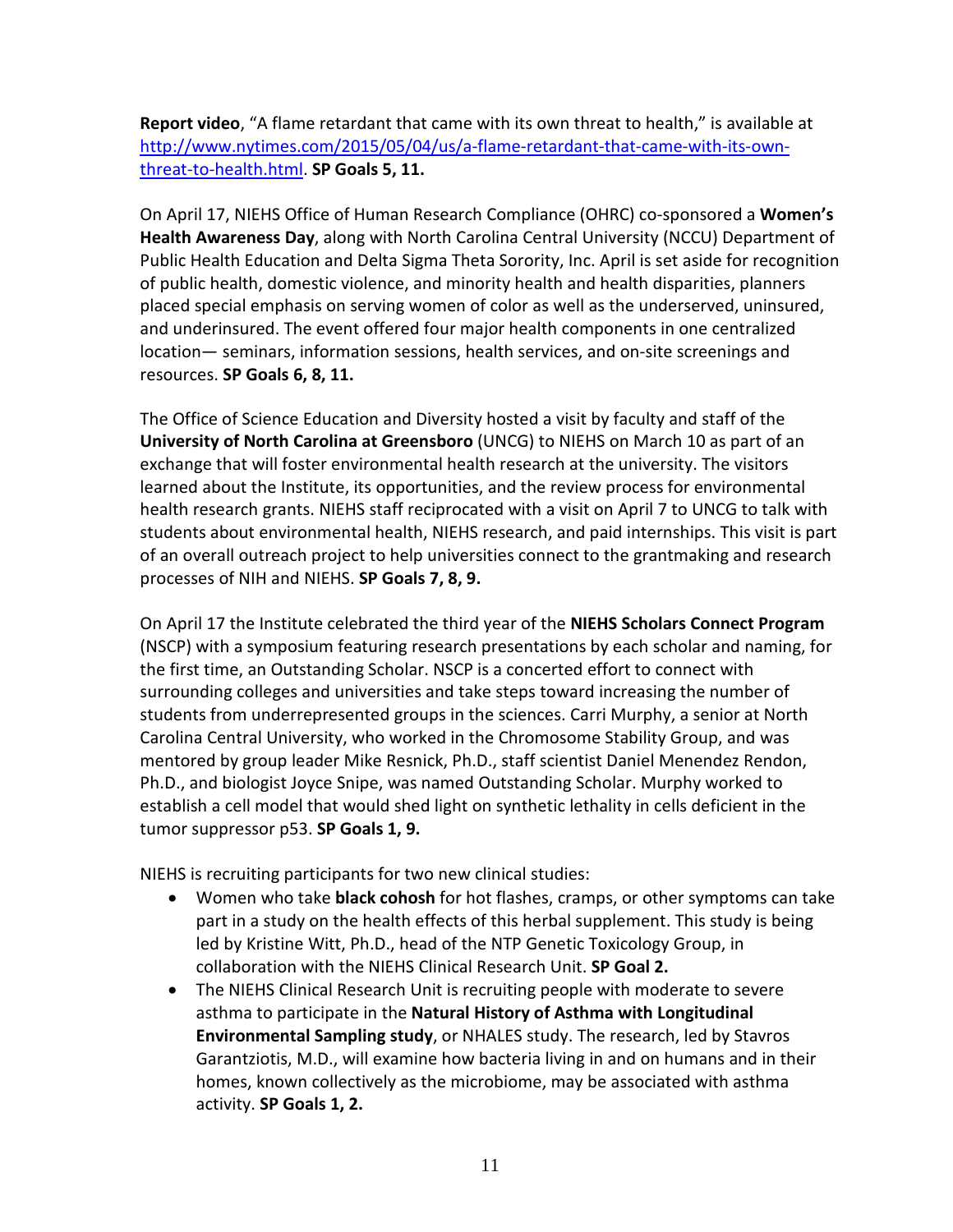### *Data and Technology*

On April 7, the White House Office of Science and Technology Policy held a live webcast on the **Climate and Health Data Nexus** during National Public Health Week to highlight data and innovation related to health and climate change. NIEHS Senior Advisor for Public Health John Balbus, M.D., M.P.H. demonstrated new online data resources including the **U.S. Climate Resilience Toolkit** and the **Building Health Care Sector Resilience toolkit**, both of which NIEHS helped to develop. Balbus also chaired a panel on climate change and infectious diseases. **SP Goals 5, 7, 8, 11.**

NIEHS is partnering with the HHS Office of Business Management Transformation, the HHS IdeaLab, and GIS company Esri to develop a **Climate Change and Human Health Innovation Challenge Series**. NIEHS will develop its own Challenge during the summer of 2015. The Challenge Series is built around four goals:

- Create tools that empower the public to take action by providing information about climate change's impacts on health or about the potential health benefits of personal actions to reduce greenhouse gas emissions.
- Create climate change and health decision support tools for health and other professionals (e.g. urban planners).
- Empower the academic and technology communities to analyze data in innovative ways, moving research forward in key areas (products may range from data visualizations to useful indices/metrics to adopt).
- Challenge the private sector to combine government data with their own data to develop innovative decision support tools or address research questions.
- **SP Goals 5, 7, 11.**

The President's Task Force on Environmental Health Risks and Safety Risks to Children's Subcommittee on Climate Change is conducting a **Climate Change and Children's Health Policy Roundup** to gather examples of policy actions aimed at protecting children from health impacts of climate change. These policies will be featured on the Task Force website, highlighted at an event during Children's Health Month, and disseminated across the community of practice to raise awareness, share what's working, and encourage others to adopt similar policies. The [solicitation](http://www.niehs.nih.gov/research/programs/geh/climatechange/policy_roundup/index.cfm) is open to the public. The Subcommittee is co-chaired by NIEHS, EPA, and DHS. **SP Goals 5, 6, 10, 11.**

Researchers funded by the **NIH Roadmap Epigenomics Program**, which is co-led by NIEHS, have now mapped more than 100 types of human cells and tissues. The resulting comprehensive catalog of epigenomic data provides a first-of-its-kind resource that will help researchers make direct comparisons across cell types and tissues. The researchers expect that the data, which is freely available, will be of broad use to scientists for studies of gene regulation, cellular differentiation, genome evolution, genetic variation, and human disease. This data was published in *Nature* in February. [www.ncbi.nlm.nih.gov/pubmed/25693563] **SP Goals 1, 2, 7.**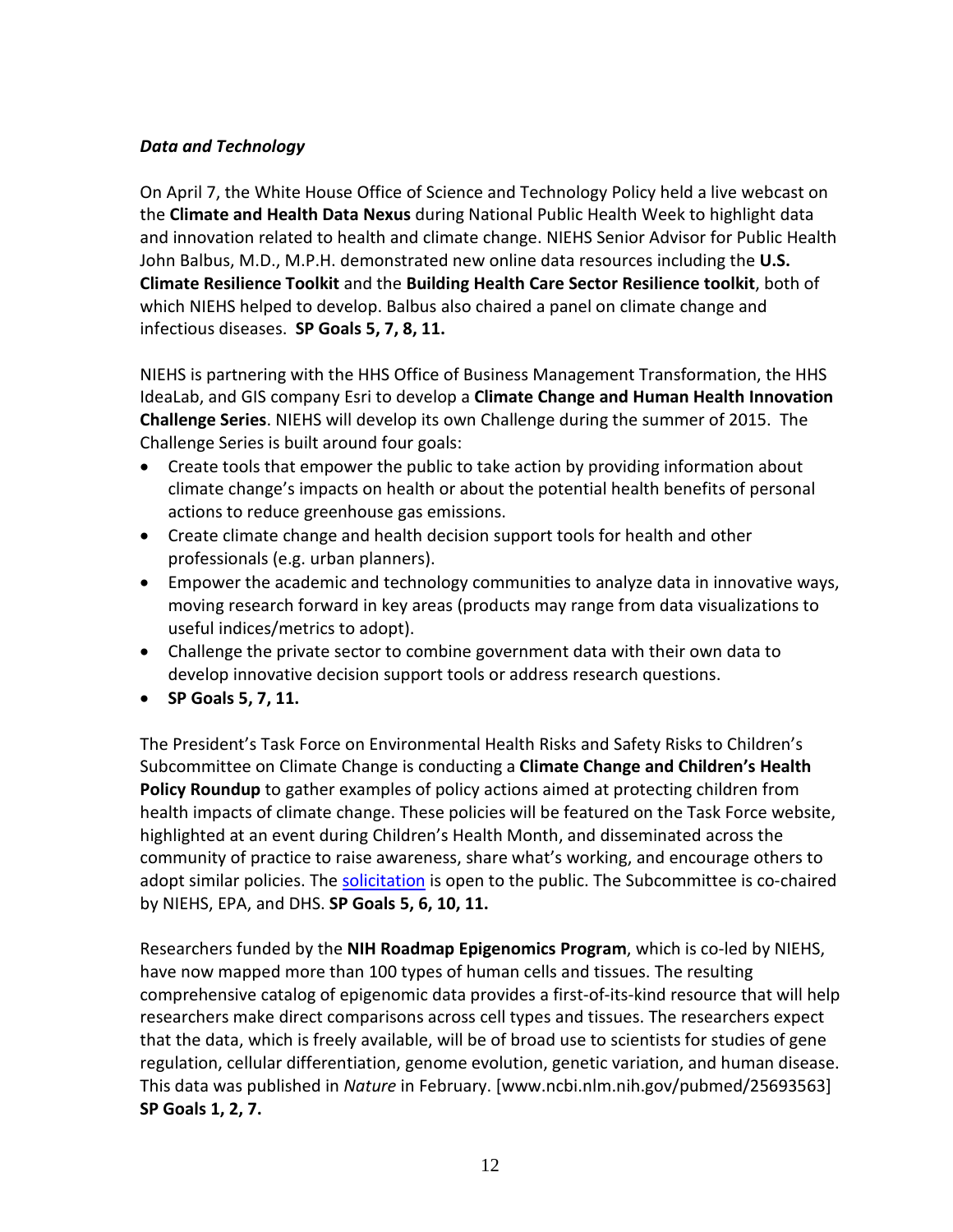The UC-Davis/NIEHS Superfund Research Program is offering an **Entrepreneurship Academy**, a 3-day workshop designed for science and engineering graduate students, postdoctoral researchers and university faculty who would like to learn more about the commercial, real-word application of their work. Registration and travel support are available to all National Superfund Researchers. There are two upcoming Academies, one in July and the other in September. The deadline for applying to the one in July is June 12.

### *National Toxicology Program*

The NTP, along with the Society of Toxicologic Pathology Education Committee and the Reproductive Pathology Special Interest Group held a meeting March 13 at NIEHS focused on **juvenile toxicology**, looking particularly at the interactions of chemicals with hormonal systems at this critical life stage. Traditional studies often fail to obtain data from infancy to adulthood. Darlene Dixon, D.V.M., Ph.D. was the main NIEHS organizer of the event. **SP Goals 1, 2.**

The National Toxicology Program (NTP) and the Office of Dietary Supplements (ODS) convened an external, expert panel in a public meeting to identify whether further research is needed, and if so, specific research needs related to the **safety of high intakes of folic acid**. In a steering committee, NTP and ODS coordinated with staff from the Centers for Disease Control and Prevention (CDC), U.S. Food and Drug Administration, American Society of Nutrition, March of Dimes, and Health Canada to obtain input on the prioritization of topics and expert panel composition. NTP screened the literature and prepared a draft monograph to identify potential adverse effects associated with high folic acid intake for four health effect categories: (1) cancer, (2) cognition in conjunction with vitamin  $B_{12}$ , (3) hypersensitivity-related outcomes, and (4) thyroid and diabetes-related outcomes. Introductory talks will address folic acid's recognized beneficial role in birth defects prevention, sources of folic acid, and assessments of blood folate levels. The panel will evaluate the scientific literature for the four health effect categories and make recommendations regarding any further research needs. **SP Goals 1, 11.**

The Interagency Coordinating Committee on the Validation of Alternative Methods (**ICCVAM**), conducted a **public forum** on May 27 at NIH. The event included presentations on current activities related to the development and validation of alternative test methods and approaches for assessing acute systemic toxicity, endocrine activity, vaccine safety, and skin sensitization potential, as well as updates on ICCVAM processes. Participants were also invited to give suggestions for how best to track progress towards replacement, reduction, and refinement of animal use for safety testing, as well as specific activities or areas on which ICCVAM should provide more focus. **SP Goals 1, 7, 11.**

## **Past Meetings and Events**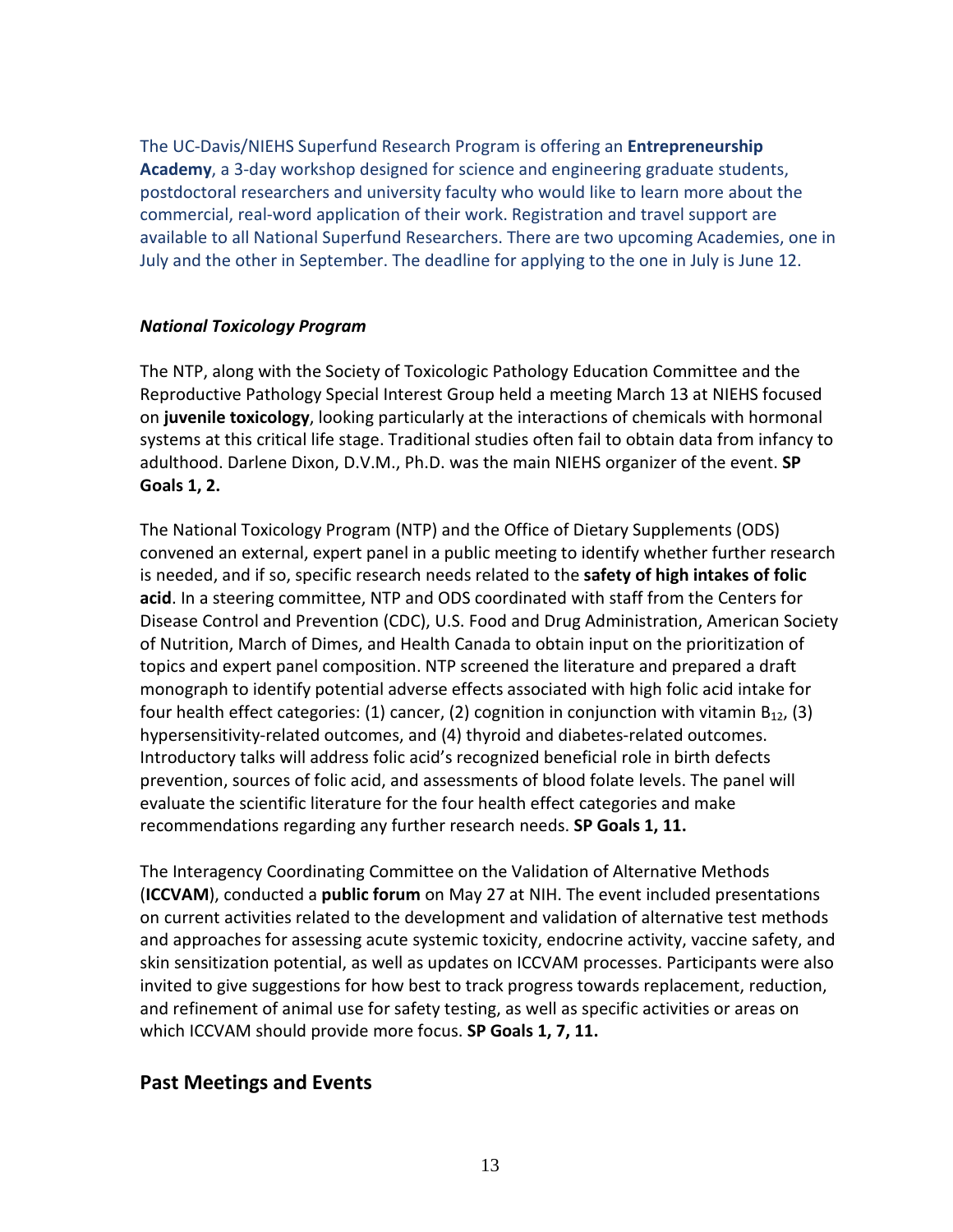The NIEHS hosted the Institute of Medicine (IOM) Roundtable on Environmental Health Sciences, Research, and Medicine and an international group of researchers on March 2-3 to share their findings on "**The Interplay Between Environmental Exposures and Obesity**" Nearly 600 people attended by webcast and about 120 attended in person to hear a broadranging discussion on topics such as the role of environmental chemicals, nutrition, artificial sweeteners, hormones, and other factors in the development of obesity and metabolic disorders, as well as research needs going forward. **SP Goals 1, 2, 3, 4, 5, 6, 10, 11.**

NIEHS staff, including Chris Weis, Ph.D. who presented a keynote address, participated in the **International Symposium on Alternatives Assessment**, on Mar 5-6 in Washington, DC. The field of alternatives assessment is built on the concept that before choosing a chemical for any purpose— whether a cleaning agent, pesticide, laboratory chemical, or other compound—people should consider whether they actually need to use the chemical at all, and if so, whether there may be a safer alternative. The Lowell Center for Sustainable Production at the University of Massachusetts organized the event, assisted by April Bennett of the NIEHS Office of the Director. NIEHS was a co-sponsor, along with the U.S. Environmental Protection Agency and ToxServices LLC, a scientific consulting firm. **SP Goals 1, 7.**

An NIEHS symposium on March 18-19, **Population-Based Rodent Resources for Environmental Health Sciences**, addressed ways that traditional and newer strains, or models, of laboratory mice can accurately reflect human disease. One group of mouse strains discussed, called Collaborative Cross, was developed to mimic the variable genetic backgrounds in the human population. When tested with Ebola, for instance, the distribution of responses in some of the CC mice was much closer to that seen in humans than was found in tests on traditional strains. Other models highlighted include preclinical models used to replicate human illness that may reduce the cost of developing medicines and a hybrid mouse that helped to elucidate why clinical trial participants taking acetaminophen developed signs of liver injury. **SP Goals 1, 3.**

**NIEHS Centers for Nanotechnology Health Implications Research Consortium** (NCNHIR) Grantee Meeting was held at the RTI headquarters on May 6-7. The was the final meeting of the consortium, which was established in 2010 to support efforts to understand how physical and chemical characteristics of engineered nanomaterials (ENMs) influence their interactions with biological systems and how these effects impact human health. The NCNHIR Consortium is an interdisciplinary program consists of 5 U19 and 3 U01 Cooperative Centers, along with other active grantees funded through Nanotechnology Environmental Health and Safety (Nano-EHS) program. This meeting focused on the overall achievements of the consortium with investigators presenting how their efforts on silver-, and MWCNTeffects across diverse cell and animal models led to a comprehensive toxicity database that was used by computational modelers within the consortium. **SP Goals 1, 3.**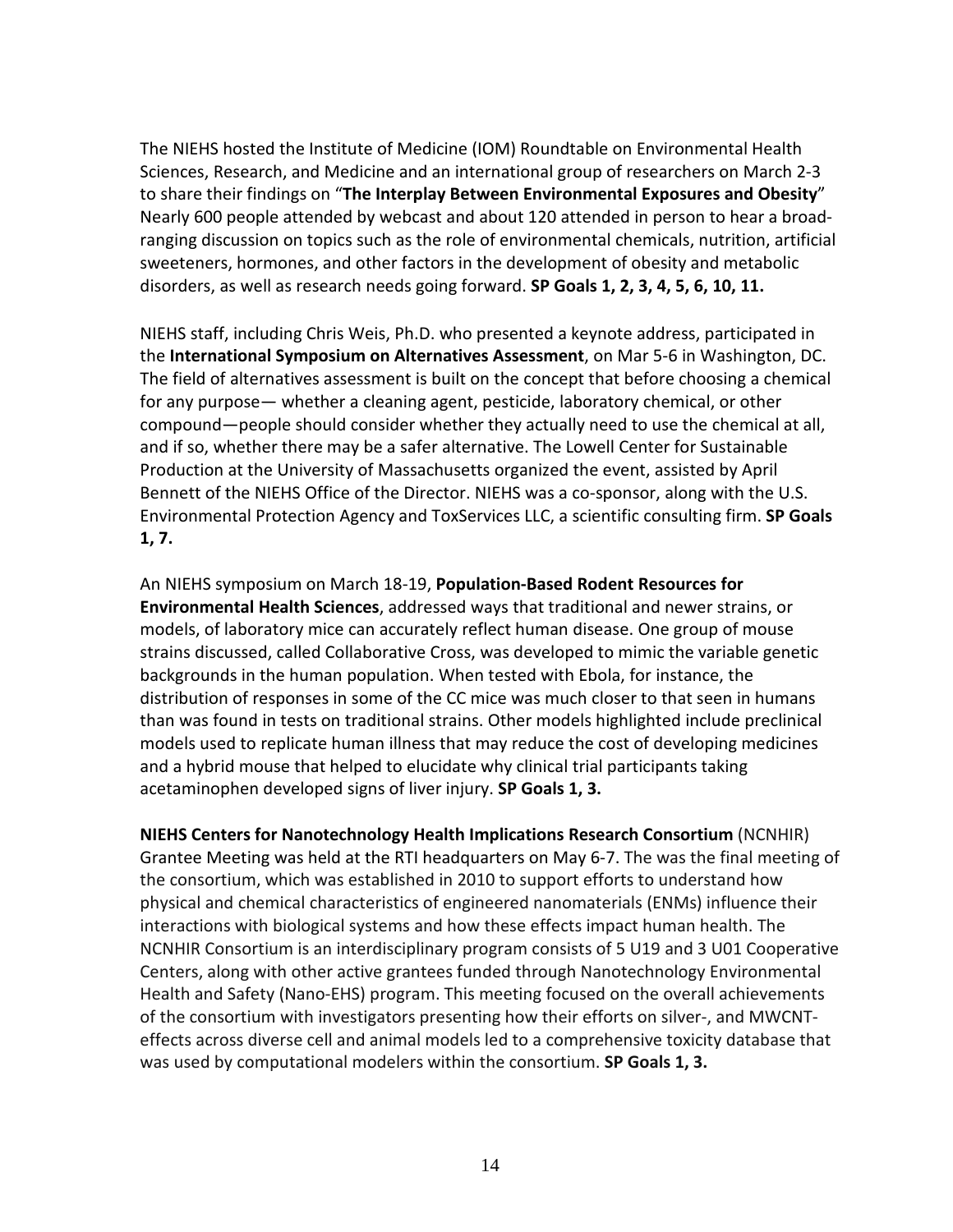On May 28-29, the NIEHS-supported NAS Standing Committee on Emerging Science for Environmental Health Decisions held a workshop on **Metabolomics As a Tool for Characterizing the Exposome**. Metabolomics—the study of the chemical fingerprints that cellular processes leave behind—is emerging as an important way to characterize exposure. Presentations and panel discussions focused on issues such as developing a vision for using metabolomics to characterize human exposures to environmental stressors, technical obstacles and opportunities for collecting metabolomics data, and turning metabolomics data into usable, databased information. **SP Goals 1, 3.**

# **Upcoming Meetings and Events**

- Climate Justice meeting, NIEHS, June 8-9
- Workshop on new approaches for detecting environmentally-induced DNA damage and mutation, NIEHS, June 11-12
- Elucidating Gene-Environment Interactions in Neurological Disorders and Disease, UC-Davis, CA, June 17-19
- Targeting Environmental and Neurodevelopmental Risks (TENDR) Workshop, DC, June 23-24
- Virtual Forum on Near-Roadway Pollution & Health, online, July 10
- Epidemiological Analysis of Exposure to Chemical Mixtures Workshop, NIEHS, July 13-14
- Safer Chemicals through Better Data, EPA in RTP, July 14-15

## **Awards and Recognition**

### *NIEHS Awardees*

- Jennifer Martinez, Ph.D., joined NIEHS this spring to head the Inflammation and Autoimmunity Group in the NIEHS Immunity, Inflammation, and Disease Laboratory.
- Shaun Halloran joined NIEHS on the staff of *Environmental Health Perspectives* as Operations Manager. Shaun has over 14 years of experience in the scientific publishing world as a publisher, a compositor, a manager, and a consultant, focusing on both production and publishing technology.
- Mary Gant, NIEHS Legislative Liaison in the Office of the Director, is retiring from federal service.
- NIEHS was awarded the NIH 2015 Ethics Program Innovation Award in Recognition of Innovative Ethics Education and Communication Practices. The Institute's annual Ethics Day will be held June 4.
- Dale Sandler, Ph.D., head of the NIEHS Epidemiology Branch, is the recipient of a Dr. Nathan Davis Award for Outstanding Government Service from the American Medical Association.
- Xiaoling Li, Ph.D., a researcher in the Signal Transduction Laboratory, has received tenure from NIH.
- New Outstanding New Environmental Scientist (ONES) awardees: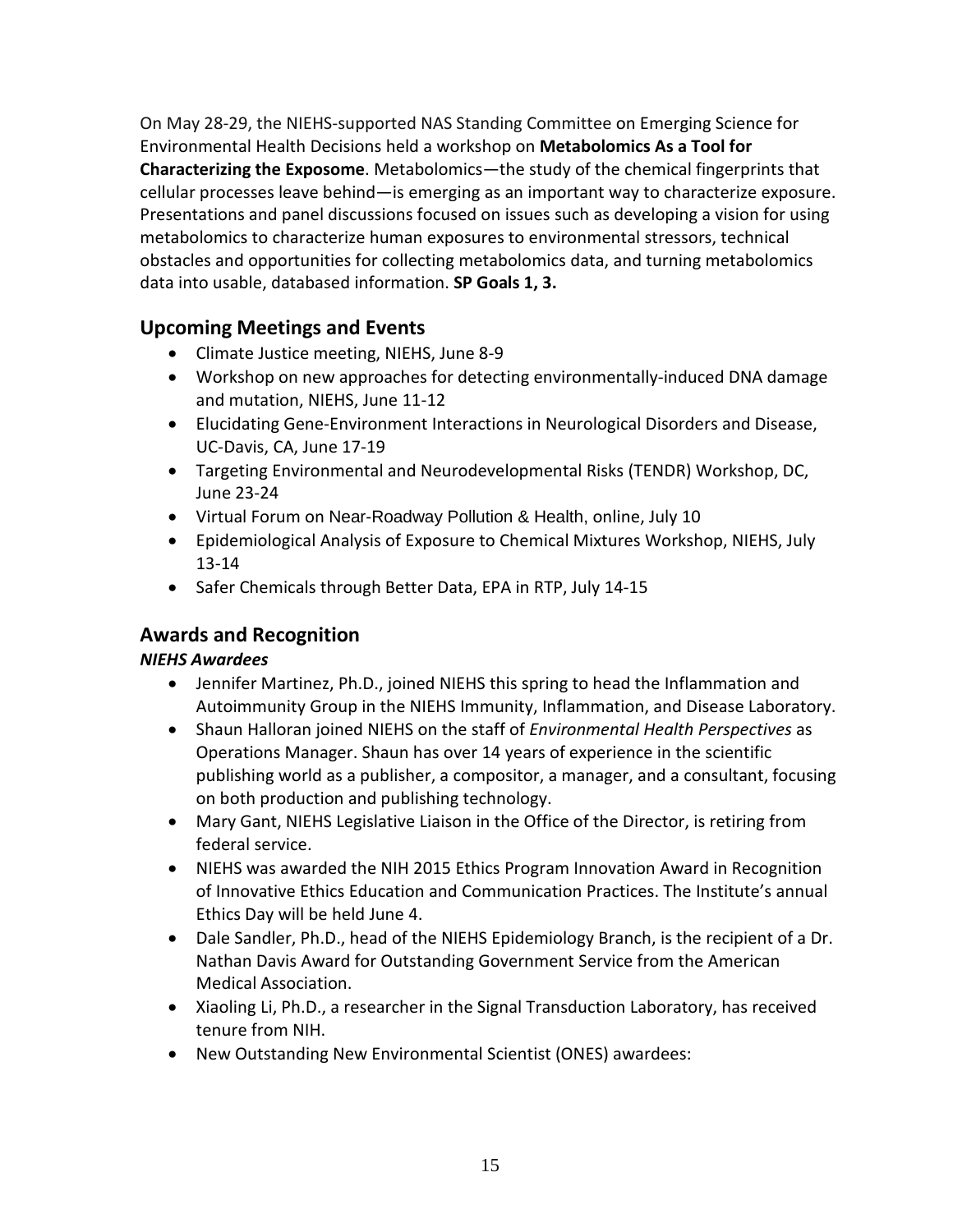- o [Neel Aluru, Ph.D.,](http://www.whoi.edu/page.do?pid=109916) at Woods Hole Oceanographic Institution in Massachusetts, will use zebrafish models to study how early-life exposures to toxic chemicals may lead to developmental disabilities.
- o [Kara Bernstein, Ph.D.,](http://www.mmg.pitt.edu/node/764) at the University of Pittsburgh, will study how errors in DNA repair lead to tumor growth, and how at-risk individuals may be more sensitive to DNA damage.
- o [Samir Kelada, Ph.D.,](http://www.med.unc.edu/cfpulmcenter/about-us/faculty/samir-kelada-phd) at the University of North Carolina at Chapel Hill, will use innovative approaches to identify genes and pathways that play a role in the effect of ozone on asthma.
- o [Kun Lu, Ph.D.,](https://www.publichealth.uga.edu/ehs/about/directory/faculty/kun_lu) at the University of Georgia, will study the interaction between the gut microbiome and arsenic, a widespread environmental pollutant and known human carcinogen.
- o [William Mack, M.D.,](http://keck.usc.edu/en/Education/Academic_Department_and_Divisions/Department_of_Neurology/Patient_Services_and_Clinical_Programs/Stroke_and_Cerebrovascular_Center/Faculty_and_Staff/Mack.aspx) at the University of Southern California, will research how particulate matter exposure can be toxic to blood vessels in the brain, and identify risks to cognitive health in vulnerable populations.
- o [Dana Miller, Ph.D.,](http://depts.washington.edu/biowww/pages/faculty-Miller.shtml) at the University of Washington, will explore the longterm effects of toxic substances on basic physiology.
- David Miller, Ph.D., received a 3-year grant to improve therapeutic drug delivery for treating amyotrophic lateral sclerosis (ALS) from TargetALS. The grant will provide Miller with support for research into how the central nervous system (CNS) becomes drug resistant during the progression of ALS.
- NIEHS postdoctoral fellow Erin Quist, D.V.M., was this year's recipient of the Roger O. McClellan Student Award. Quist is an Intramural Research and Training Award fellow in the National Toxicology Program (NTP) Reproductive Endocrinology Group, led by Sue Fenton, Ph.D., and the NTP Pathology Group headed by David Malarkey, D.V.M., Ph.D.
- NIEHS trainee Shannon Farris, Ph.D., completed her year as a 2014 Society for Neuroscience Early Career Policy Fellow, and in February, she began a year of mentoring 2015 fellows. Farris, an Intramural Research and Training Award fellow in the NIEHS Neurobiology Laboratory is the first NIEHS fellow to receive this opportunity.
- Joyce Goldstein, Ph.D., Systemic Biology Branch and Signal Transduction Lab, has been named an NIH Scientist Emeritus.
- Pierre Bushel, Ph.D., was honored at the Massachusetts State House on April 23 with the Distinguished Alumni Award from the University of Massachusetts at Amherst for his substantial influence in the field of toxicogenomics.
- Michael Fessler, M.D., was elected to the American Society for Clinical Investigation. Fessler is deputy chief of the NIEHS Immunity, Inflammation, and Disease Laboratory and heads the Clinical Investigation of Host Defense Group
- Scientific Director Darryl Zeldin, M.D., was inducted into the Association of American Physicians.

## *Grantees/Others*